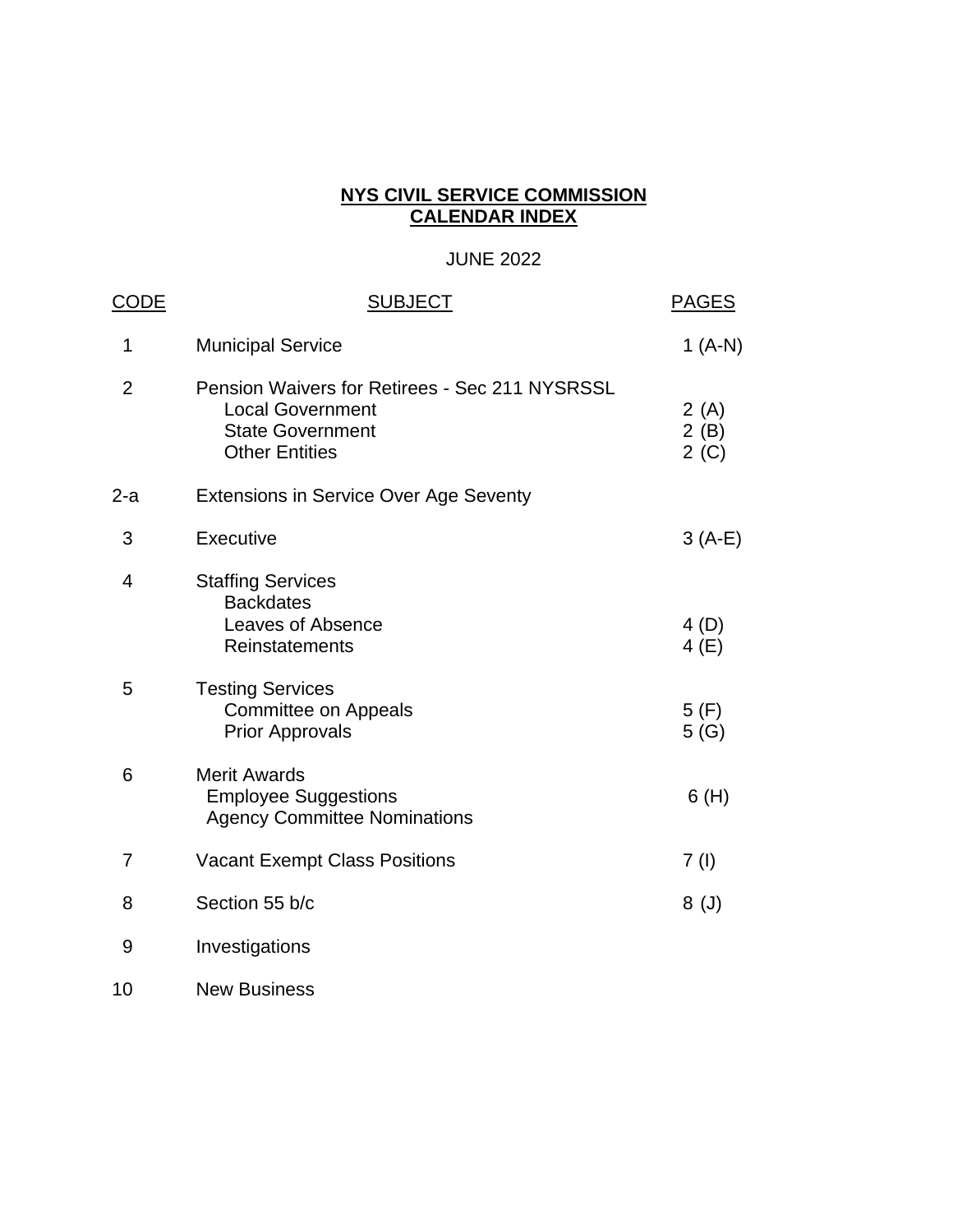## **STATE OF NEW YORK**

## **CIVIL SERVICE COMMISSION**

## **ALBANY, NEW YORK**

## **June 15, 2022**

## **1. MUNICIPAL SERVICE** [\(View Description\)](../Standard%20Calendar%20Language/Local%20Items.pdf)

1.64 (A) BABYLON TOWN CIVIL SERVICE DEPARTMENT. Request for Commission approval of the resolution amending the Appendices. (Control # L-2022-041) [\(View Resolution\)](../Local%20Resolutions-State%20JC)

#### **Approved**

1.65 (B) CATTARAUGUS COUNTY CIVIL SERVICE. Request for Commission approval of the resolution amending the Appendices. (Control # L-2021-158) [\(View Resolution\)](../Local%20Resolutions-State%20JC)

**The Commission disapproved without prejudice Cattaraugus County's request for noncompetitive (phi) classification for the title Senior Labor Relations Specialist (Schools). The Commission indicated that Cattaraugus County could request non-competitive (phi) classification of the title Senior Labor Relations Specialist (Schools) for any individual school district that is not using a Senior Labor Relations Specialist (BOCES) incumbent as its chief labor negotiator.**

**The remaining requests were approved.**

1.66 (C) GENESEE COUNTY HUMAN RESOURCES. Request for Commission approval of the resolution amending the Appendices. (Control # L-2022-018) [\(View Resolution\)](../Local%20Resolutions-State%20JC)

**The Commission disapproved non-competitive (phi) jurisdictional classification of the titles Deputy Human Resources Director under the header 'County Service' and Human Resources Director – City of Batavia under the header "City of Batavia."**

**The remaining request was approved.**

1.67 (D) GENESEE COUNTY HUMAN RESOURCES. Request for Commission approval of the resolution amending the Appendices. (Control # L-2022-019) [\(View Resolution\)](../Local%20Resolutions-State%20JC)

**The Commission disapproved non-competitive jurisdictional classification of the title Clerk/Teachers' Aides under the header 'County Service.'** 

**The remaining requests were approved.**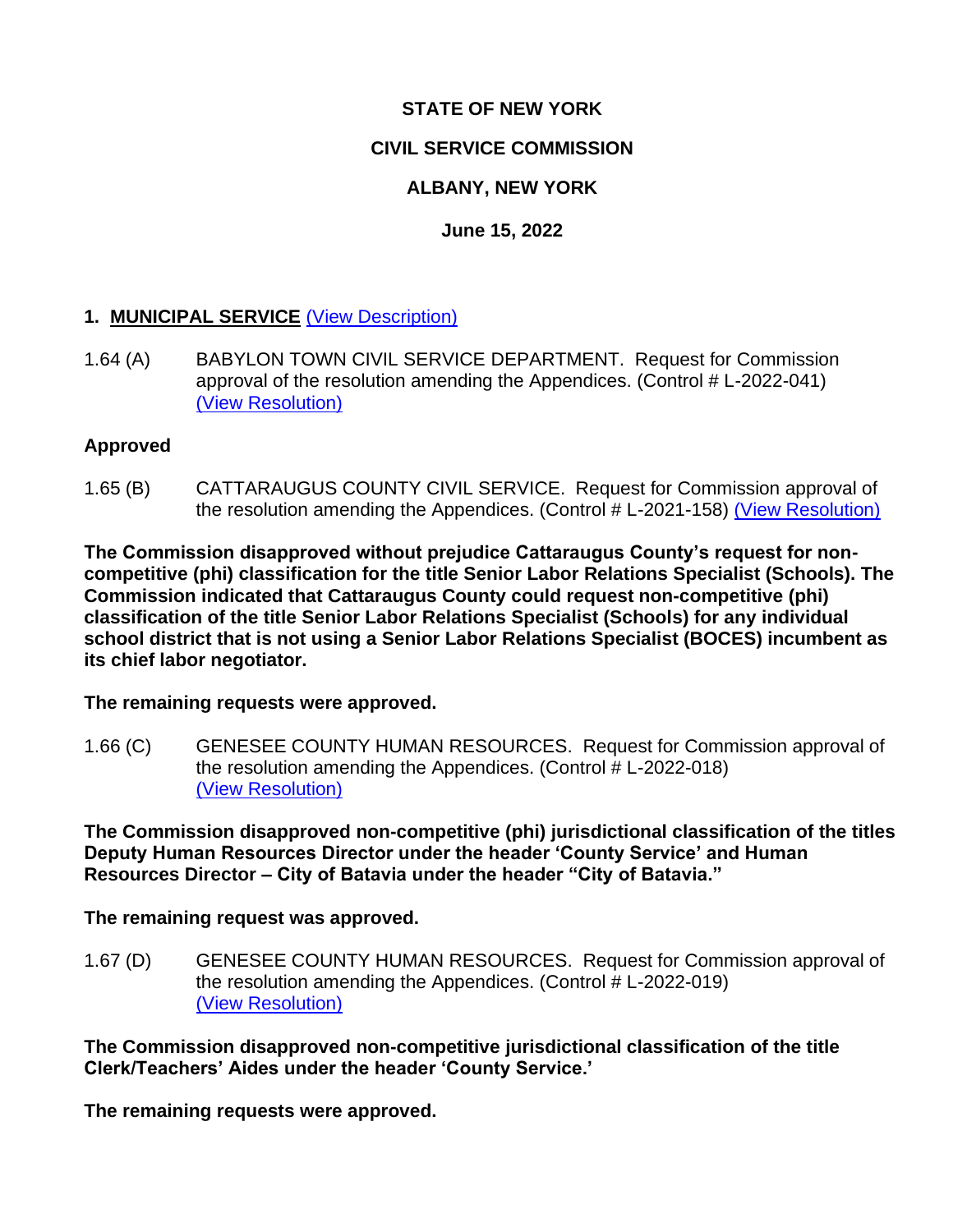1.68 (E) ITHACA CITY CIVIL SERVICE COMMISSION. Request for Commission approval of the resolution amending the Text. (Control # L-2019-068) [\(View Resolution\)](../Local%20Resolutions-State%20JC)

#### **Approved**

1.69 (F) NEWBURGH CITY CIVIL SERVICE COMMISSION. Request for Commission approval of the resolution amending the Appendices. (Control # L-2022-043) [\(View Resolution\)](../Local%20Resolutions-State%20JC)

#### **Approved**

1.70 (G) SCHOHARIE COUNTY DEPARTMENT OF PERSONNEL. Request for Commission approval of the resolution amending the Appendices (Control # L-2022-045) [\(View Resolution\)](../Local%20Resolutions-State%20JC)

#### **Approved**

1.71 (H) SHERRILL CITY PERSONNEL OFFICE. Request for Commission approval of the resolution amending the Text (Control # L-2022-030) [\(View Resolution\)](../Local%20Resolutions-State%20JC)

#### **Approved**

1.72 (I) ULSTER COUNTY PERSONNEL DEPARTMENT. Request for Commission approval of the resolution amending the Appendices. (Control # L-2022-028) [\(View Resolution\)](../Local%20Resolutions-State%20JC)

#### **Ulster County withdrew its request to place the title Homemaker Aides in the labor jurisdictional class under the header 'In the Office for the Aging.'**

#### **The remaining requests were approved.**

1.73 (J) ULSTER COUNTY PERSONNEL DEPARTMENT. Request for Commission approval of the resolution amending the Appendices. (Control # L-2022-042) [\(View Resolution\)](../Local%20Resolutions-State%20JC)

**The Commission disapproved non-competitive jurisdictional classification of the title Health Insurance Information Coordinator (OFA) (part-time) under the header 'In the Office for the Aging.' The Commission also disapproved non-competitive jurisdictional classification of the title Assistant Youth Bureau Coordinators under the header 'In the Youth Bureau.'** 

#### **The remaining requests were approved.**

1.74 (K) WESTCHESTER COUNTY DEPARTMENT OF HUMAN RESOURCES. Request for Commission approval of the resolution amending the Appendices. (Control # L-2021-192) [\(View Resolution\)](../Local%20Resolutions-State%20JC)

#### **Disapproved**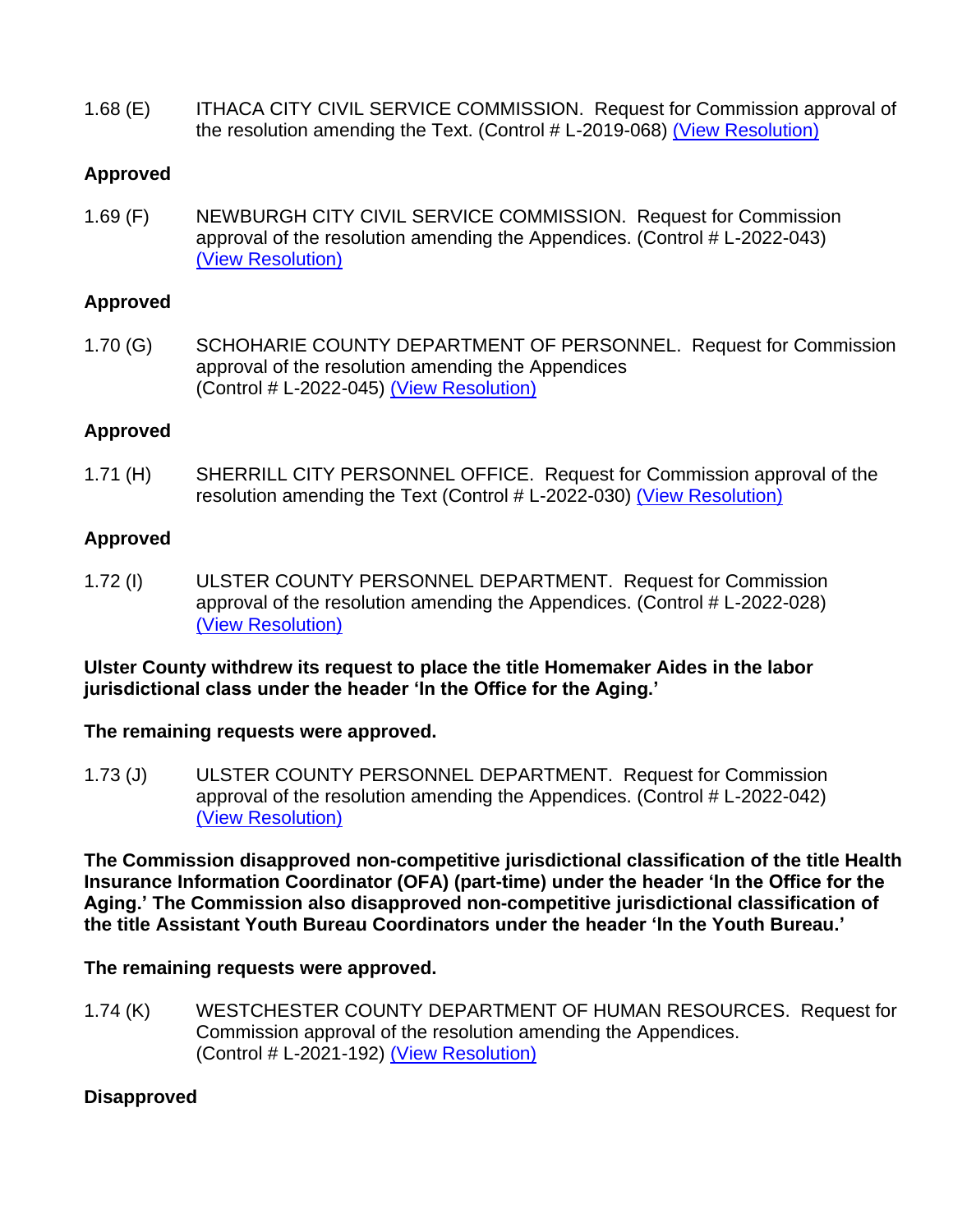1.75 (L) YATES COUNTY PERSONNEL DEPARTMENT. Request for Commission approval of the resolution amending the Appendices. (Control  $\#$  L-2022-031) [\(View Resolution\)](../Local%20Resolutions-State%20JC)

## **Approved**

1.76 (M) YATES COUNTY PERSONNEL DEPARTMENT. Request for Commission approval of the resolution amending the Appendices. (Control  $#$  L-2022-037) [\(View Resolution\)](../Local%20Resolutions-State%20JC)

#### **Approved**

1.77 (N) NEW YORK CITY DEPARTMENT OF CITYWIDE ADMINISTRATIVE SERVICES. Request for Commission approval of the resolution amending the Appendices – New York City Housing Authority. (Control # L-2022-007) [\(View Resolution\)](../Local%20Resolutions-State%20JC)

#### **Approved**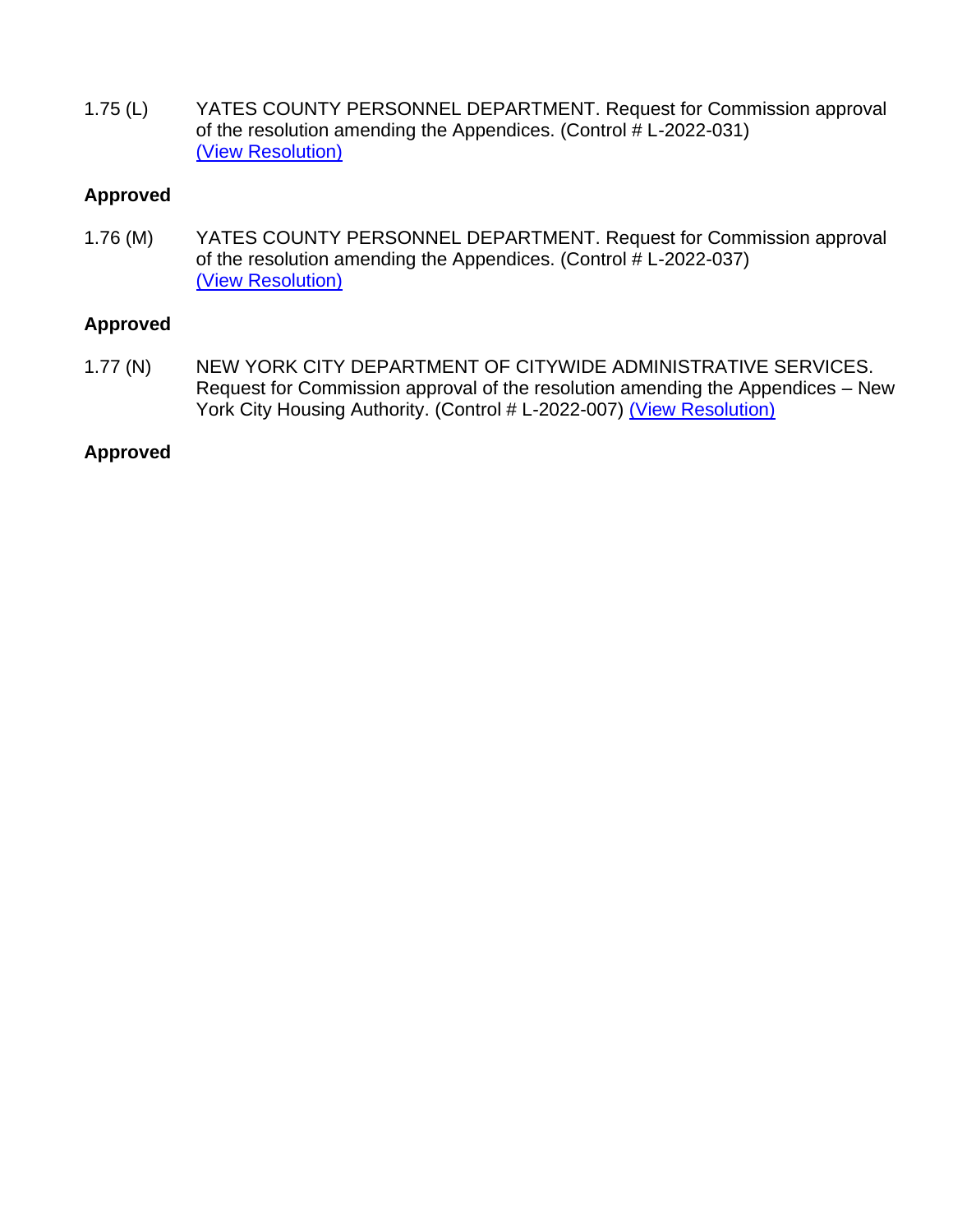## **2. PENSION WAIVERS FOR RETIREES** [\(View Guidelines\)](file://///dcs-smb/dcs_shared/adm/CommOpsMun/Commission%20-%20State/Calendars%20-%20NYN&Appeals/211guidelines.cfm)

| 2.  | <b>ACTION AS INDICATED</b><br><b>PENSION WAIVERS FOR RETIREES / LOCAL</b>                                                                                                                                                                                                                                                                                           |                                                            |                                                                                                                                                                                  |                                                    |                                |                    |                     |
|-----|---------------------------------------------------------------------------------------------------------------------------------------------------------------------------------------------------------------------------------------------------------------------------------------------------------------------------------------------------------------------|------------------------------------------------------------|----------------------------------------------------------------------------------------------------------------------------------------------------------------------------------|----------------------------------------------------|--------------------------------|--------------------|---------------------|
|     |                                                                                                                                                                                                                                                                                                                                                                     |                                                            | The following requests to employ retirees in accordance with Section 211 of the New York<br>State Retirement and Social Security Law are presented for Commission consideration: |                                                    |                                |                    |                     |
|     |                                                                                                                                                                                                                                                                                                                                                                     | STATUTORY CRITERIA POST-OCTOBER 7, 2008                    |                                                                                                                                                                                  |                                                    |                                |                    |                     |
|     | <b>Name</b>                                                                                                                                                                                                                                                                                                                                                         | <b>Years in</b><br><b>Position</b><br><b>Under</b><br>§211 | Department,<br>Title,<br><b>Jurisdictional</b><br><b>Classification</b>                                                                                                          | <b>Requested</b><br>Period of<br><b>Employment</b> | <b>Annual</b><br><b>Salary</b> | <b>Recruitment</b> | <b>Action</b>       |
| 1.  | Fargione,<br><b>Matthew T</b>                                                                                                                                                                                                                                                                                                                                       | 0.75                                                       | Albany City - City School<br><b>District</b><br><b>Assistant Director of</b><br>School Campus and<br>Neighborhood Security<br>Competitive                                        | 07/01/2022<br>06/30/2024                           | \$63,633                       | Yes                | Limited<br>Approval |
|     | The Commission approved the request for the limited period of 07/01/22 - 06/30/23, with the stipulation<br>that staff of the Albany City Civil Service Commission conduct an examination for Assistant Director of<br>School Campus and Neighborhood Security so a determination can be made whether there is a reachable<br>non-retiree interested in appointment. |                                                            |                                                                                                                                                                                  |                                                    |                                |                    |                     |
| I2. | Hughes,<br><b>Willie J</b>                                                                                                                                                                                                                                                                                                                                          | 2.00                                                       | Albany City - City School<br><b>District</b><br>School Campus and<br>Neighborhood Security<br><b>Officer</b><br>Non-Competitive                                                  | 07/01/2022<br>06/30/2024                           | \$36,114                       | Yes                | Approved            |
|     |                                                                                                                                                                                                                                                                                                                                                                     |                                                            | The Commission approved the request for the period of 07/01/22 - 06/30/24.                                                                                                       |                                                    |                                |                    |                     |
| 3.  | Gigante,<br>Gerard                                                                                                                                                                                                                                                                                                                                                  | 0.50                                                       | <b>Babylon Town</b><br>Town Commissioner of<br><b>Public Safety Enforcement</b><br>Unclassified                                                                                  | 08/01/2022<br>07/31/2024                           | \$130,000                      | Yes                | Approved            |
|     |                                                                                                                                                                                                                                                                                                                                                                     |                                                            | The Commission approved the request for the period of 08/01/22 - 07/31/24.                                                                                                       |                                                    |                                |                    |                     |
| 4.  | Eggleston,<br><b>Thomas E</b>                                                                                                                                                                                                                                                                                                                                       | $\mathbf 0$                                                | <b>Broome County - District</b><br>Attorney's Office<br>Investigator (District<br>Attorney)<br>Non-Competitive (Policy-<br>Influencing/Confidential)                             | 04/18/2022<br>04/17/2024                           | \$41,820                       | Yes                | Approved            |
|     |                                                                                                                                                                                                                                                                                                                                                                     |                                                            | The Commission approved the request for the period of 04/18/22 - 04/17/24.                                                                                                       |                                                    |                                |                    |                     |
| 5.  | Leska,<br><b>Kevin J</b>                                                                                                                                                                                                                                                                                                                                            | 4.00                                                       | Broome County - District<br>Attorney's Office<br><b>Investigator (District</b><br>Attorney)<br>Non-Competitive (Policy-<br>Influencing/Confidential)                             | 09/25/2022<br>09/24/2024                           | \$41,820                       | Yes                | Approved            |
|     |                                                                                                                                                                                                                                                                                                                                                                     |                                                            | The Commission approved the request for the period of 09/25/22 - 09/24/24.                                                                                                       |                                                    |                                |                    |                     |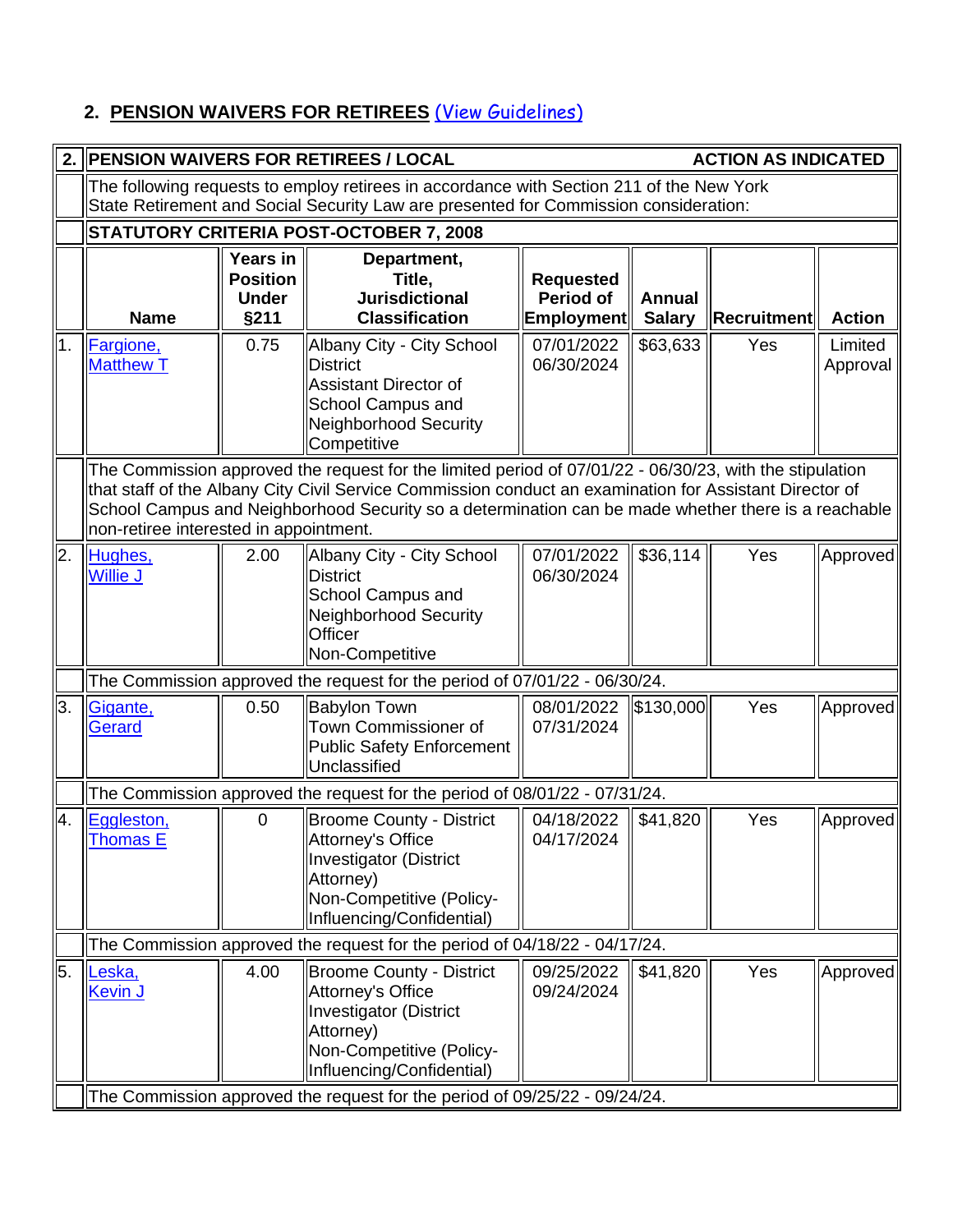| 6.  | Noves,<br><b>Steven</b>            | 4.00           | <b>Broome County - District</b><br>Attorney's Office<br><b>Investigator (District</b><br>Attorney)<br>Non-Competitive (Policy-<br>Influencing/Confidential)            | 09/25/2022<br>09/24/2024 | \$41,820  | Yes | Approved |
|-----|------------------------------------|----------------|------------------------------------------------------------------------------------------------------------------------------------------------------------------------|--------------------------|-----------|-----|----------|
|     |                                    |                | The Commission approved the request for the period of 09/25/22 - 09/24/24.                                                                                             |                          |           |     |          |
| 7.  | Williams,<br><b>Thomas H</b>       | 2.00           | Broome County - District<br><b>Attorney's Office</b><br><b>Investigator (District</b><br>Attorney)<br>Non-Competitive (Policy-<br>Influencing/Confidential)            | 09/18/2022<br>09/17/2024 | \$41,820  | Yes | Approved |
|     |                                    |                | The Commission approved the request for the period of 09/18/22 - 09/17/24.                                                                                             |                          |           |     |          |
| 8.  | Alessi,<br><b>John R</b>           | 0              | Dutchess County - Red<br><b>Hook Central School</b><br><b>District</b><br><b>Bus Driver</b><br>Non-Competitive                                                         | 01/01/2022<br>12/31/2023 | \$39,000  | Yes | Approved |
|     |                                    |                | The Commission approved the request for the period of 01/01/22 - 12/31/23.                                                                                             |                          |           |     |          |
| I9. | Silvestris,<br><b>Kevin M</b>      | 4.00           | Dutchess County - Red<br><b>Hook Central School</b><br><b>District</b><br><b>Bus Driver</b><br>Non-Competitive                                                         | 01/01/2022<br>12/31/2023 | \$39,000  | Yes | Approved |
|     |                                    |                | The Commission approved the request for the period of 01/01/22 - 12/31/23.                                                                                             |                          |           |     |          |
|     | 10. Britzzalaro,<br><b>Brian J</b> | $\mathbf 0$    | Erie County - Sheriff's<br>Office<br>Chief Deputy - Technology<br>and Technical Criminal<br><b>Services</b><br>Non-Competitive (Policy-<br>  Influencing/Confidential) | 04/25/2022<br>04/24/2024 | \$82,584  | Yes | Approved |
|     |                                    |                | The Commission approved the request for the period of 04/25/22 - 04/24/24.                                                                                             |                          |           |     |          |
|     | 11. Carinci,<br><b>Michael T</b>   | $\mathbf 0$    | Madison County - Sheriff's<br>Office<br><b>Special Patrol Officer</b><br>Competitive                                                                                   | 04/28/2022<br>06/30/2023 | \$40,000  | No  | Approved |
|     |                                    |                | The Commission approved the request for the period of 04/28/22 - 06/30/23.                                                                                             |                          |           |     |          |
|     | 12. George,<br><b>Thomas</b>       | $\overline{0}$ | Nassau County<br>Deputy Commissioner of<br><b>Public Works</b><br>Exempt                                                                                               | 01/28/2022<br>01/27/2024 | \$145,000 | Yes | Approved |
|     |                                    |                | The Commission approved the request for the period of 01/28/22 - 01/27/24.                                                                                             |                          |           |     |          |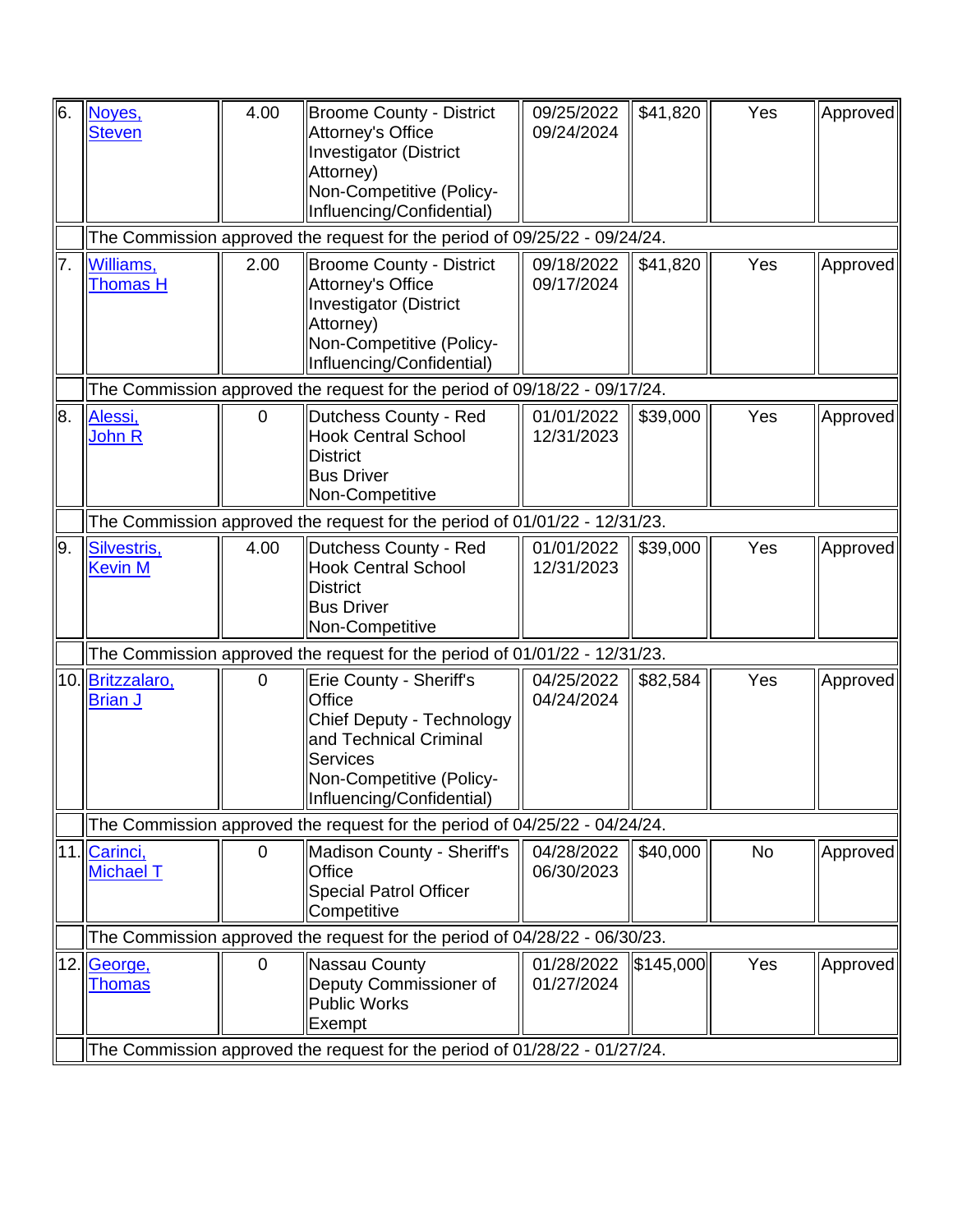| 13. Murphy,<br><b>Matthew</b>      | $\overline{0}$ | Nassau County - District<br>Attorney's Office<br>Special Investigator I (Civil<br>Forfeiture)<br>Competitive                                                                                                                                                                                                                    | 05/06/2022<br>05/05/2024 | \$90,690          | Yes       | Limited<br>Approval |
|------------------------------------|----------------|---------------------------------------------------------------------------------------------------------------------------------------------------------------------------------------------------------------------------------------------------------------------------------------------------------------------------------|--------------------------|-------------------|-----------|---------------------|
|                                    |                | The Commission approved the request for the limited period of 05/06/22 - 10/31/23, with the stipulation<br>that staff of the Nassau County Civil Service Commission request an examination for Special Investigator I<br>(Civil Forfeiture) to ensure inclusion in the June 2023 Police Supervisors/Investigators Series.       |                          |                   |           |                     |
| 14. Cady,<br><b>Phillip D</b>      | 2.50           | Oswego City<br>Police Chief / Director of<br><b>Homeland Security</b><br>Competitive                                                                                                                                                                                                                                            | 08/01/2022<br>07/31/2024 | $\  $111, 723 \ $ | Yes       | Limited<br>Approval |
| Series.                            |                | The Commission approved the request for the limited period of 08/01/22 - 07/31/23, with the stipulation<br>that staff of the Oswego City Department of Personnel request an examination for Police Chief/Director of<br>Homeland Security to ensure inclusion in the March 2023 Police Chief/Assistant Police Chief Examination |                          |                   |           |                     |
| 15. Laws,<br><b>Shane</b>          | 0              | Oswego County - Fire<br><b>Advisory Board</b><br><b>County Fire Coordinator</b><br>Competitive                                                                                                                                                                                                                                  | 06/01/2022<br>05/31/2024 | \$56,504          | Yes       | Limited<br>Approval |
|                                    |                | The Commission approved the request for the limited period of 06/01/22 - 03/31/23, with the stipulation<br>that the Oswego County Department of Personnel conduct an examination for County Fire Coordinator so<br>a determination can be made whether there is a reachable non-retiree interested in appointment.              |                          |                   |           |                     |
| 16. Bechtel,<br><b>Robert W</b>    | 0              | Oswego County - Sheriff's<br>Office<br><b>Special Patrol Officer</b><br>Competitive                                                                                                                                                                                                                                             | 05/04/2022<br>05/03/2024 | \$45,000          | <b>No</b> | Approved            |
|                                    |                | The Commission approved the request for the period of 05/04/22 - 05/03/24.                                                                                                                                                                                                                                                      |                          |                   |           |                     |
| 17. Farley,<br><b>Timothy M</b>    | $\mathbf 0$    | Oswego County - Sheriff's<br>Office<br><b>Special Patrol Officer</b><br>Competitive                                                                                                                                                                                                                                             | 05/04/2022<br>05/03/2024 | \$45,000          | <b>No</b> | Approved            |
|                                    |                | The Commission approved the request for the period of 05/04/22 - 05/03/24.                                                                                                                                                                                                                                                      |                          |                   |           |                     |
| 18. Fassinger,<br><b>Charles A</b> | $\mathbf 0$    | Oswego County - Sheriff's<br>Office<br><b>Special Patrol Officer</b><br>Competitive                                                                                                                                                                                                                                             | 05/04/2022<br>05/03/2024 | \$45,000          | <b>No</b> | Approved            |
|                                    |                | The Commission approved the request for the period of 05/04/22 - 05/03/24.                                                                                                                                                                                                                                                      |                          |                   |           |                     |
| 19. Goodrow,<br><b>Jeffrey S</b>   | 0              | Oswego County - Sheriff's<br>Office<br><b>Special Patrol Officer</b><br>Competitive                                                                                                                                                                                                                                             | 05/04/2022<br>05/03/2024 | \$45,000          | <b>No</b> | Approved            |
|                                    |                | The Commission approved the request for the period of 05/04/22 - 05/03/24.                                                                                                                                                                                                                                                      |                          |                   |           |                     |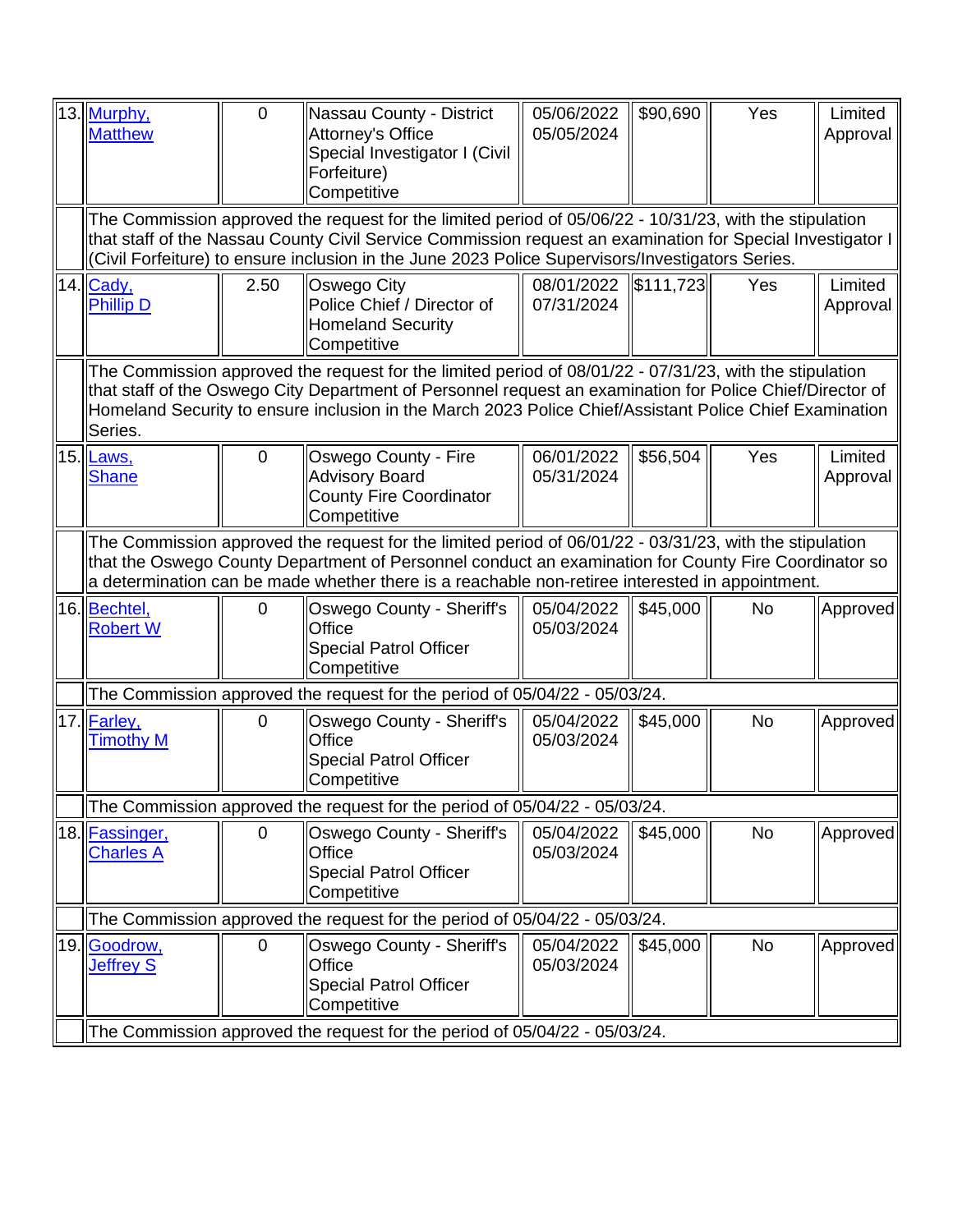| 20.  <u>MacDonald,</u><br>Dale R                                                                                                                                                                                                                                                                                                                                                                               | $\overline{0}$ | Oswego County - Sheriff's<br>Office<br><b>Special Patrol Officer</b><br>Competitive                                                                                                                                                                                                                                                                                     | 05/04/2022<br>05/03/2024 | \$45,000 | <b>No</b> | Approved            |
|----------------------------------------------------------------------------------------------------------------------------------------------------------------------------------------------------------------------------------------------------------------------------------------------------------------------------------------------------------------------------------------------------------------|----------------|-------------------------------------------------------------------------------------------------------------------------------------------------------------------------------------------------------------------------------------------------------------------------------------------------------------------------------------------------------------------------|--------------------------|----------|-----------|---------------------|
|                                                                                                                                                                                                                                                                                                                                                                                                                |                | The Commission approved the request for the period of 05/04/22 - 05/03/24.                                                                                                                                                                                                                                                                                              |                          |          |           |                     |
| 21. Miner,<br><b>Brian M</b>                                                                                                                                                                                                                                                                                                                                                                                   | 0              | Saratoga County - Public<br><b>Health</b><br><b>Director of Environmental</b><br><b>Health Services</b><br>Pending Jurisdictional<br>Classification                                                                                                                                                                                                                     | 06/01/2022<br>12/31/2023 | \$65,000 | Yes       | Limited<br>Approval |
|                                                                                                                                                                                                                                                                                                                                                                                                                |                | The Commission approved the request for the limited period of 06/01/22 - 12/31/22, to provide time for<br>staff of the Saratoga County Department of Human Resources to submit a rules resolution and once<br>submitted, provide time for staff of the Municipal Services Division to process Saratoga County's request.                                                |                          |          |           |                     |
| 22. Tetu,<br><b>Jason H</b>                                                                                                                                                                                                                                                                                                                                                                                    | $\overline{0}$ | Saratoga Springs City<br>Deputy Commissioner of<br><b>Public Safety</b><br>Exempt                                                                                                                                                                                                                                                                                       | 01/03/2022<br>12/31/2023 | \$79,233 | <b>No</b> | Limited<br>Approval |
| The Commission approved the request for the limited period of 01/03/22 - 09/30/22. The Commission<br>stipulated that if approval is sought beyond 09/30/22, the appointing authority must develop preferred<br>qualifications and undertake a formal recruitment effort. Following recruitment, the appointing authority<br>must be able to demonstrate that there are "no available, qualified non-retirees." |                |                                                                                                                                                                                                                                                                                                                                                                         |                          |          |           |                     |
| 23. Orr.<br>David R                                                                                                                                                                                                                                                                                                                                                                                            | 0.75           | <b>Schenectady County</b><br>Deputy Director of<br>Emergency<br>Management/Emergency<br><b>Services</b><br>Competitive                                                                                                                                                                                                                                                  | 07/01/2022<br>06/30/2024 | \$70,000 | Yes       | Limited<br>Approval |
|                                                                                                                                                                                                                                                                                                                                                                                                                |                | The Commission approved the request for the limited period of 07/01/22 - 12/31/22, with the stipulation<br>that staff of the Schenectady County Civil Service Commission conduct an examination for Deputy<br>Director of Emergency Management/Emergency Services so a determination can be made whether there<br>is a reachable non-retiree interested in appointment. |                          |          |           |                     |
| 24. Cooper,<br><b>Kevin J</b>                                                                                                                                                                                                                                                                                                                                                                                  |                | 0.75 Suffolk County - Town of 07/01/2022 \$91,800<br>East Hampton<br>Director of Code<br>Enforcement<br>Competitive                                                                                                                                                                                                                                                     | 06/30/2024               |          | Yes       | Limited<br>Approval |
| The Commission approved the request for the limited period of 07/01/22 - 03/31/23, with the stipulation<br>that staff of the Suffolk County Department of Civil Service conduct an examination for Director of Code<br>Enforcement so a determination can be made whether there is a reachable non-retiree interested in<br>appointment.                                                                       |                |                                                                                                                                                                                                                                                                                                                                                                         |                          |          |           |                     |
| 25. Fiordaliso,<br><b>Scott T</b>                                                                                                                                                                                                                                                                                                                                                                              | 0.25           | <b>Ulster County - District</b><br>Attorney's Office<br>Discovery & Records Unit<br>Chief<br>Non-Competitive (Policy-<br>Influencing/Confidential)                                                                                                                                                                                                                      | 07/01/2022<br>06/30/2024 | \$84,138 | Yes       | Approved            |
|                                                                                                                                                                                                                                                                                                                                                                                                                |                | The Commission approved the request for the period of 07/01/22 - 06/30/24.                                                                                                                                                                                                                                                                                              |                          |          |           |                     |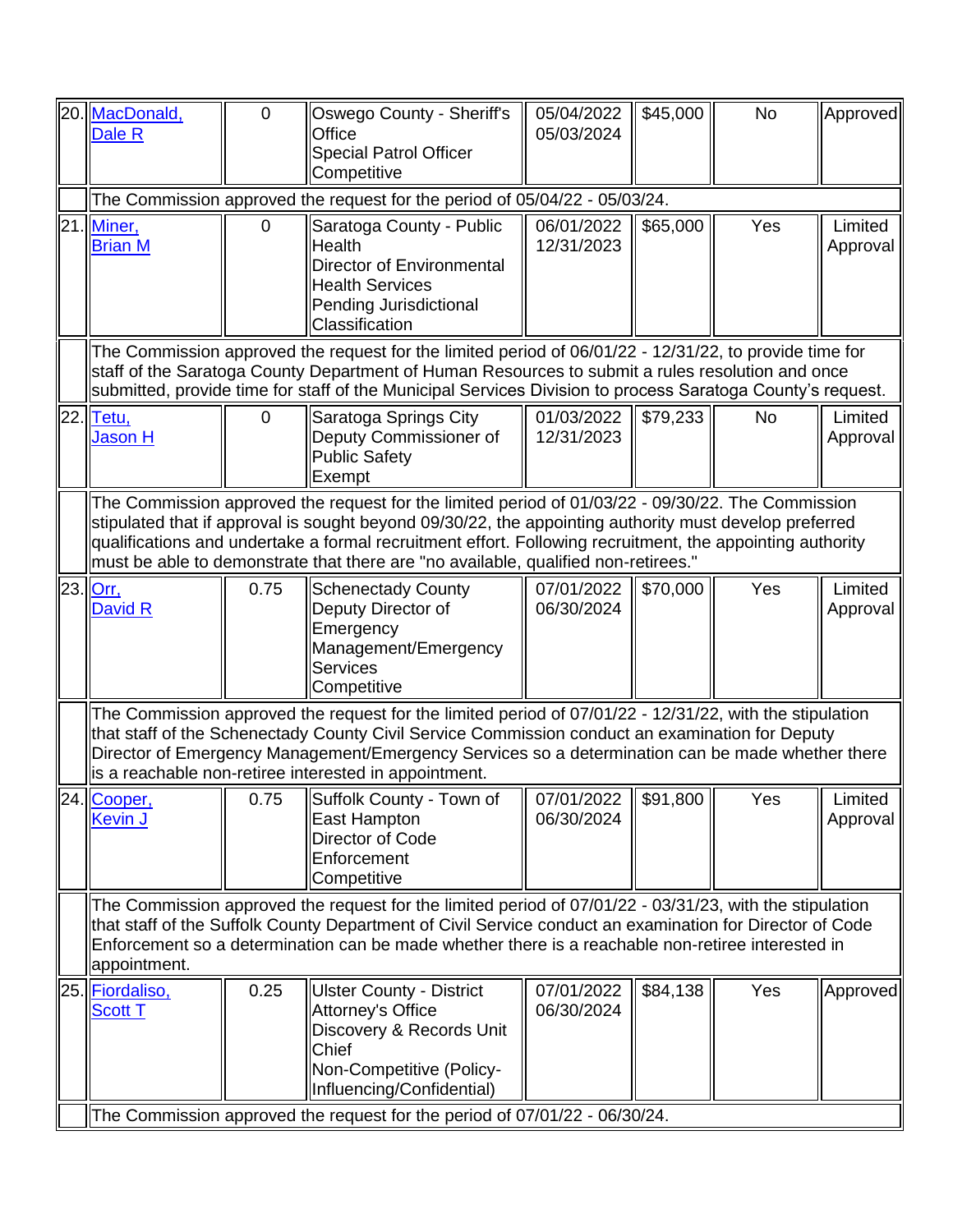| 2. PENSION WAIVERS FOR RETIREES / STATE                                                                                                                                          |                                                     |                                                                            | <b>ACTION AS INDICATED</b>           |          |                               |               |
|----------------------------------------------------------------------------------------------------------------------------------------------------------------------------------|-----------------------------------------------------|----------------------------------------------------------------------------|--------------------------------------|----------|-------------------------------|---------------|
| The following requests to employ retirees in accordance with Section 211 of the New York<br>State Retirement and Social Security Law are presented for Commission consideration: |                                                     |                                                                            |                                      |          |                               |               |
| STATUTORY CRITERIA PRE-OCTOBER 7, 2008                                                                                                                                           |                                                     |                                                                            |                                      |          |                               |               |
| <b>Name</b>                                                                                                                                                                      | Years in<br><b>Position</b><br><b>Under</b><br>§211 | Department,<br>Title,<br><b>Jurisdictional</b><br><b>Classification</b>    | <b>Requested</b><br><b>Period of</b> | Annual   | Employment Salary Recruitment | <b>Action</b> |
| .1. <u>Krasnov,</u><br>Felix                                                                                                                                                     | 18.00                                               | Law, Department of<br>Investigator 1<br>Exempt                             | 07/26/2022<br>12/31/2022             | \$88,296 | <b>Yes</b>                    | Approved      |
|                                                                                                                                                                                  |                                                     | The Commission approved the request for the period of 07/26/22 - 12/31/22. |                                      |          |                               |               |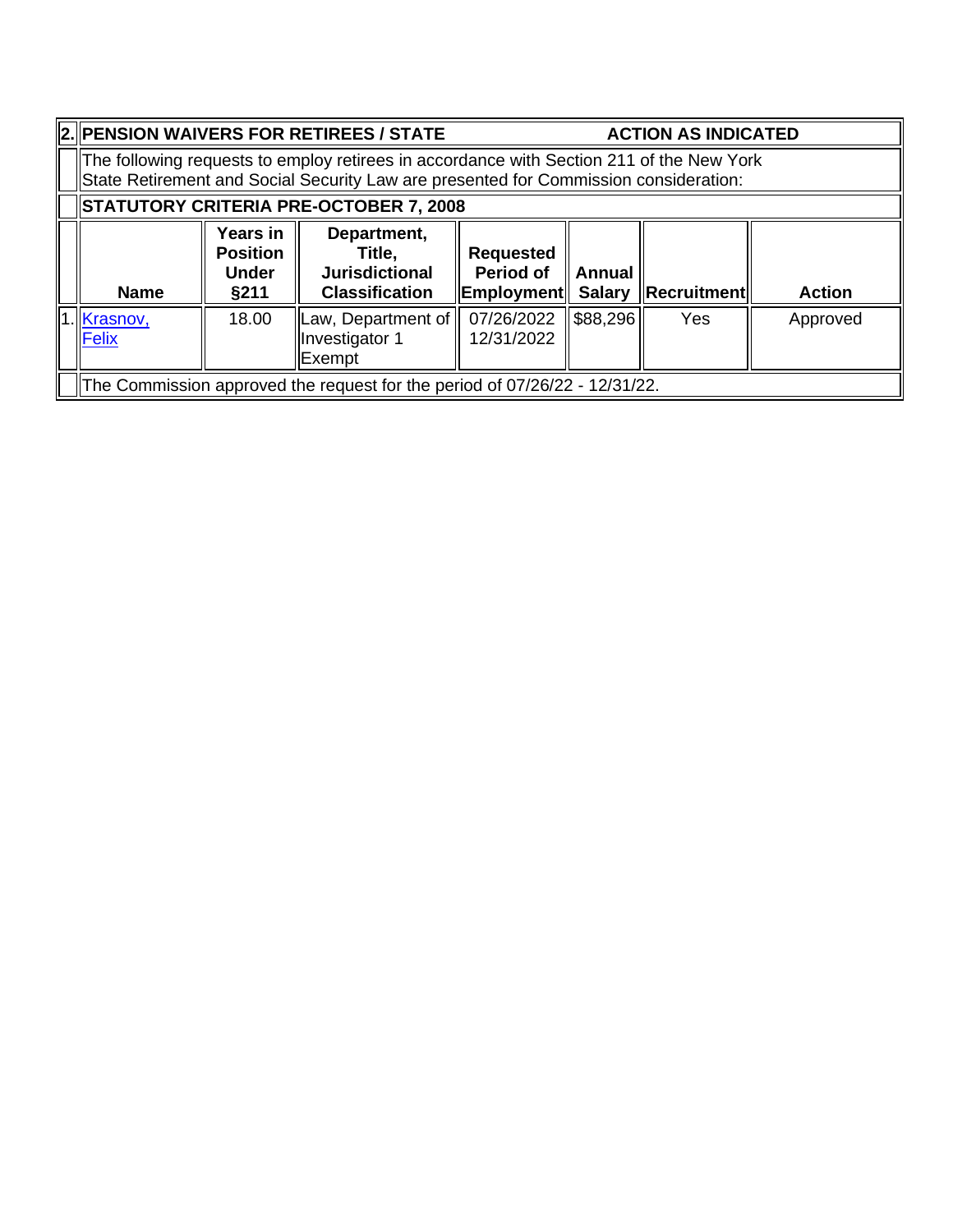| 2.        |                                                                                                                                                                                  |                                                            | <b>PENSION WAIVERS FOR RETIREES / STATE</b>                                                                                                                                              |                                                    |                                | <b>ACTION AS INDICATED</b> |               |
|-----------|----------------------------------------------------------------------------------------------------------------------------------------------------------------------------------|------------------------------------------------------------|------------------------------------------------------------------------------------------------------------------------------------------------------------------------------------------|----------------------------------------------------|--------------------------------|----------------------------|---------------|
|           | The following requests to employ retirees in accordance with Section 211 of the New York<br>State Retirement and Social Security Law are presented for Commission consideration: |                                                            |                                                                                                                                                                                          |                                                    |                                |                            |               |
|           |                                                                                                                                                                                  |                                                            | <b>STATUTORY CRITERIA POST-OCTOBER 7, 2008</b>                                                                                                                                           |                                                    |                                |                            |               |
|           | <b>Name</b>                                                                                                                                                                      | <b>Years in</b><br><b>Position</b><br><b>Under</b><br>§211 | Department,<br>Title,<br><b>Jurisdictional</b><br><b>Classification</b>                                                                                                                  | <b>Requested</b><br><b>Period of</b><br>Employment | <b>Annual</b><br><b>Salary</b> | <b>Recruitment</b>         | <b>Action</b> |
| 1.        | Alvarez,<br>Lorrie                                                                                                                                                               | 6.00                                                       | <b>Justice Center for the</b><br>Protection of People with<br>Special Needs, NYS<br>Internal Investigator 2<br>(Justice Center)<br>Non-Competitive (Policy-<br>Influencing/Confidential) | 06/15/2022<br>06/14/2024                           | \$92,187                       | Yes                        | Approved      |
|           |                                                                                                                                                                                  |                                                            | ADDED ITEM - The Commission approved the request for the period of 06/15/22 - 06/14/24.                                                                                                  |                                                    |                                |                            |               |
| <b>2.</b> | Paurowski,<br><b>Mitchell J</b>                                                                                                                                                  | 10.00                                                      | Law, Department of<br>Investigator 1<br>Exempt                                                                                                                                           | 08/02/2022<br>08/01/2024                           | \$95,417                       | Yes                        | Approved      |
|           |                                                                                                                                                                                  |                                                            | The Commission approved the request for the period of 08/02/22 - 08/01/24.                                                                                                               |                                                    |                                |                            |               |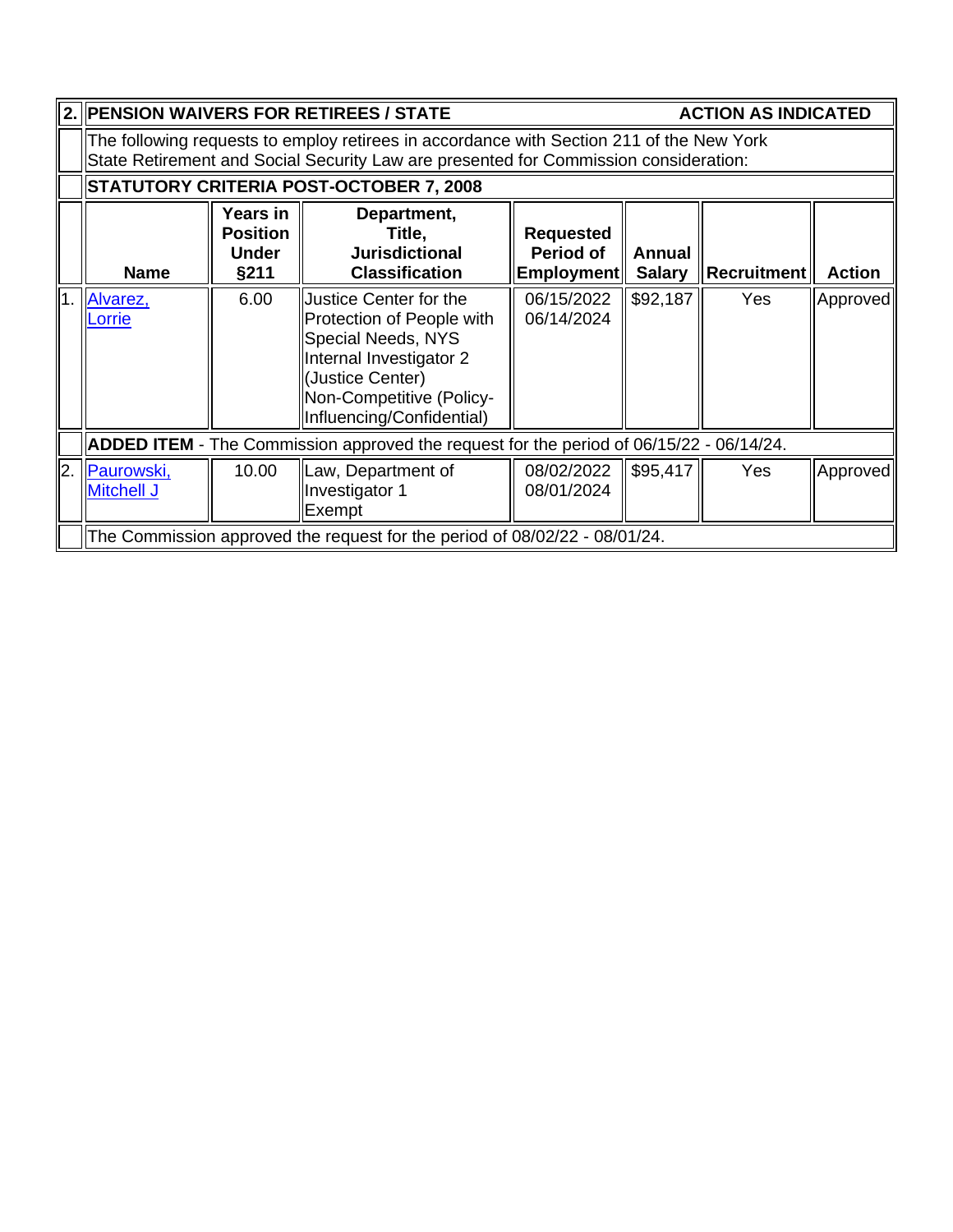|                                                                                                                                                                                                                                               | 2. PENSION WAIVERS FOR RETIREES / OTHER |                                                                                                |                          |           |            | <b>ACTION AS INDICATED</b> |
|-----------------------------------------------------------------------------------------------------------------------------------------------------------------------------------------------------------------------------------------------|-----------------------------------------|------------------------------------------------------------------------------------------------|--------------------------|-----------|------------|----------------------------|
| The following requests to employ retirees in accordance with Section 211 of the New York<br>State Retirement and Social Security Law are presented for Commission consideration:                                                              |                                         |                                                                                                |                          |           |            |                            |
| STATUTORY CRITERIA POST-OCTOBER 7, 2008                                                                                                                                                                                                       |                                         |                                                                                                |                          |           |            |                            |
| Years in<br>Department,<br>Position<br>Title.<br><b>Requested</b><br><b>Period of</b><br><b>Under</b><br><b>Jurisdictional</b><br>Annual<br>Recruitment<br><b>Employment</b><br><b>Classification</b><br><b>Salary</b><br><b>Name</b><br>§211 |                                         |                                                                                                |                          |           |            | <b>Action</b>              |
| 1. Weidel,<br><b>Patrick G</b>                                                                                                                                                                                                                | $\Omega$                                | Niagara Frontier<br><b>Transportation Authority</b><br>Deputy Chief of Police<br>Other         | 02/22/2022<br>02/21/2024 | \$104,000 | <b>Yes</b> | Approved                   |
|                                                                                                                                                                                                                                               |                                         | <b>ADDED ITEM</b> - The Commission approved the request for the period of 02/22/22 - 02/21/24. |                          |           |            |                            |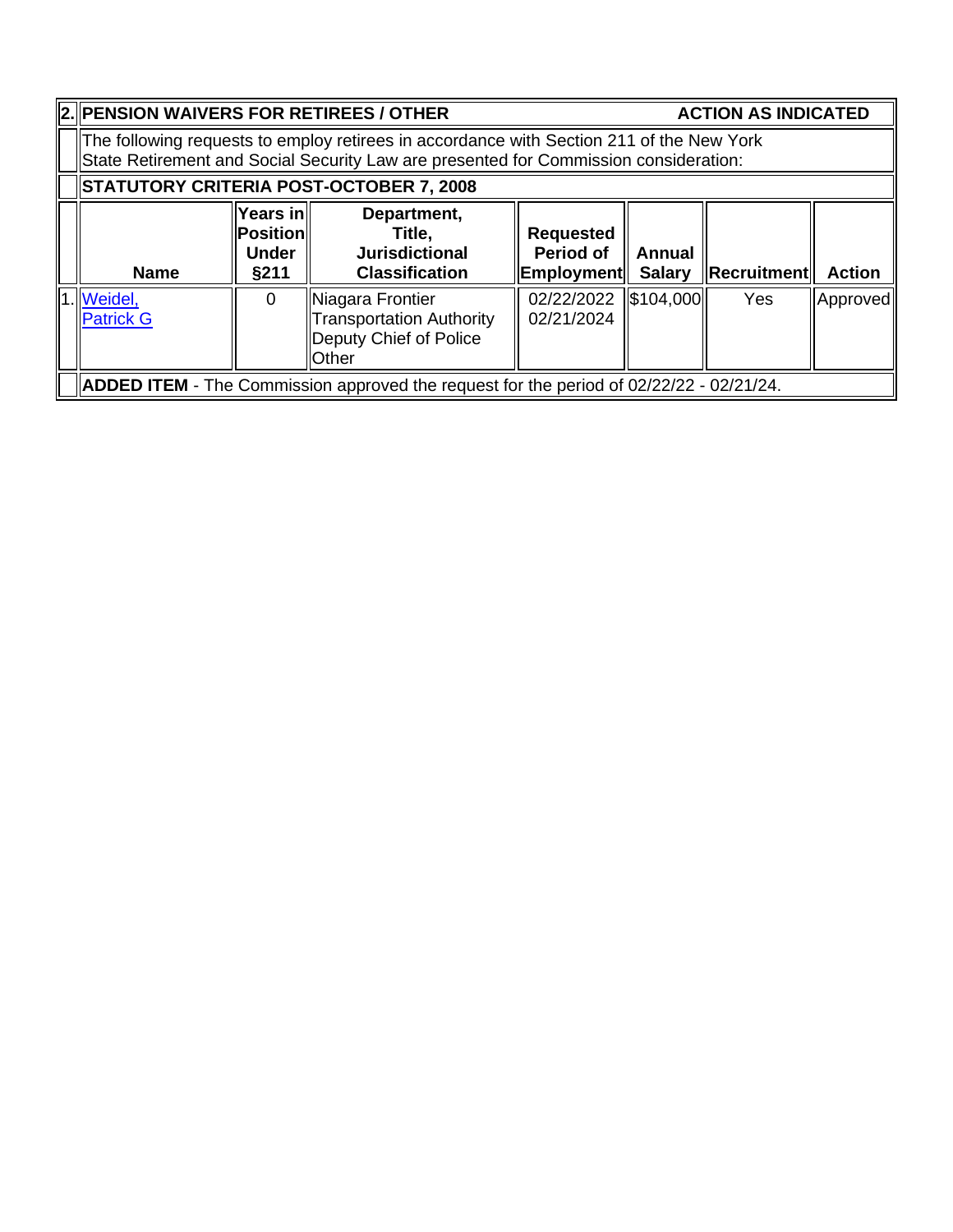## **3. EXECUTIVE** [\(View Description\)](../Standard%20Calendar%20Language/State%20Items.pdf)

**The non-competitive and exempt jurisdictional classification of positions affords agencies increased flexibility in the appointment process. The President of the Civil Service Commission, as Co-Chairperson of the Governor's Executive Committee for Diversity, Inclusion and Equal Opportunity, has responsibility for assuring equal employment opportunity is provided in State agencies. The President has requested that agencies be mindful of their opportunity to promote the employment of minorities, women, persons with disabilities and veterans in making appointments to such positions.**

3.59 (A) DEPARTMENT OF MOTOR VEHICLES. Request for Commission approval of noncompetitive classification of the position of Chief Information Security Officer. (Control No. 22-058) [\(View Description\)](../Local%20Resolutions-State%20JC)

## **Approved (phi)**

3.60 (B) DEPARTMENT OF MOTOR VEHICLES. Request for Commission approval of exempt classification of the following positions:

> Deputy Commissioner (1) Special Assistant (2) (originally requested as Associate Commissioner)

(Control No. 22-056) [\(View Description\)](../Local%20Resolutions-State%20JC)

## **Approved**

3.61 (C) OFFICE OF CHILDREN AND FAMILY SERVICES. Request for Commission approval of continued exempt classification of the position of Associate Commissioner and removal of the Commission earmark. [\(View Description\)](../Local%20Resolutions-State%20JC)

## **Approved**

3.62 (D) OFFICE OF TEMPORARY AND DISABILITY ASSISTANCE. Request for Commission approval of non-competitive classification of two additional positions of Cultural Interpretation Specialist 2. (Control No. 22-043) [\(View Description\)](../Local%20Resolutions-State%20JC)

## **Approved (not phi)**

3.63 (E) FOR COMMISSION CONSIDERATION. Minutes of the Commission meeting held May 18, 2022.

## **Approved**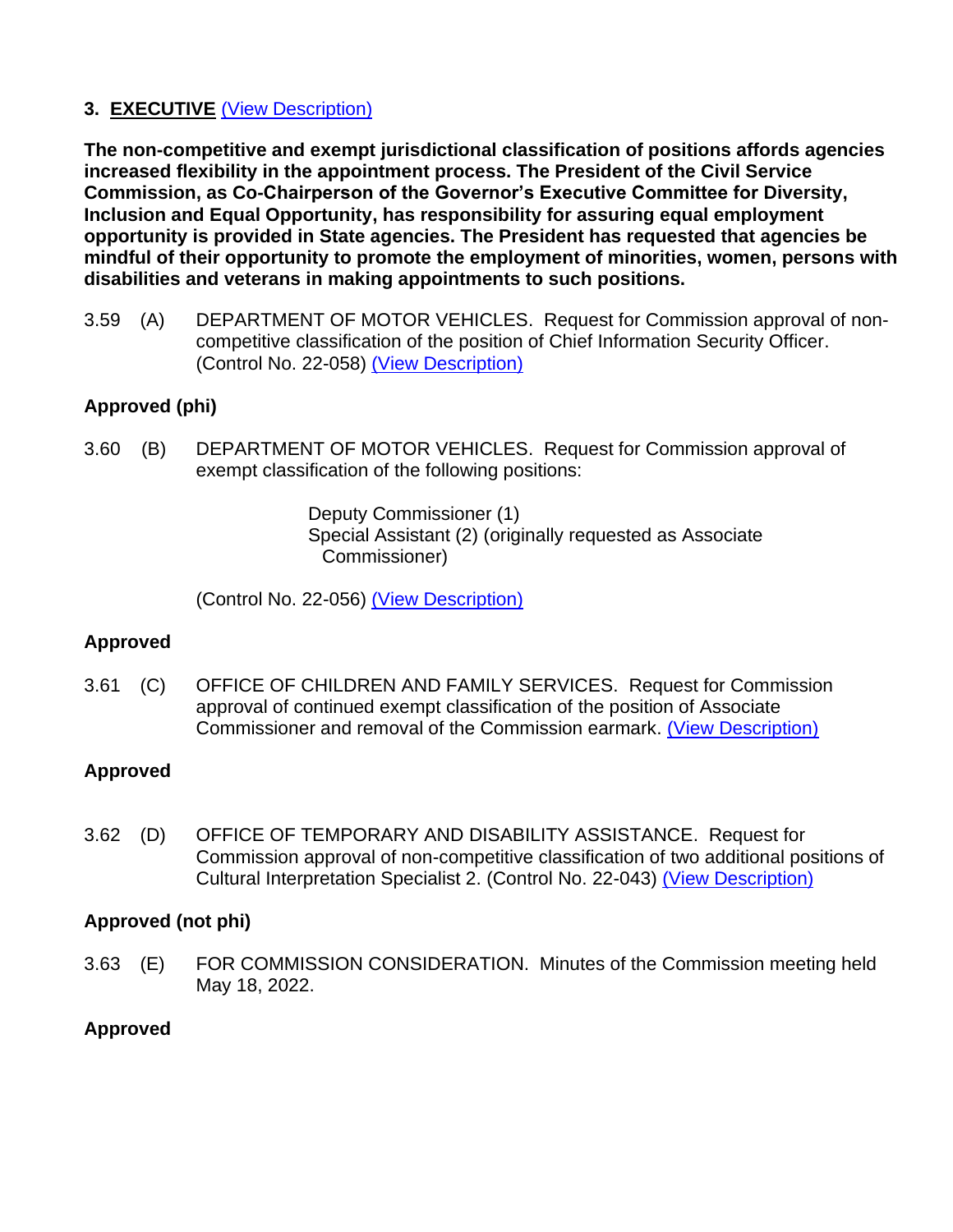## **ADDED ITEMS:**

OFFICE FOR THE PREVENTION OF DOMESTIC VIOLENCE. Request Commission approval of exempt classification of the position of Deputy Director. (Control No. 22-048) [\(View Description\)](../Local%20Resolutions-State%20JC)

#### **APPROVED**

DEPARTMENT OF TAXATION AND FINANCE. Request Commission approval of exempt classification of the position of Deputy Commissioner. (Control No. 22-050) [\(View Description\)](../Local%20Resolutions-State%20JC)

#### **APPROVED**

EDUCATION DEPARTMENT. Request for Commission approval of non-competitive classification of the position of Equal Opportunity Specialist 1. (Control No. 22-055) [\(View Description\)](../Local%20Resolutions-State%20JC)

#### **APPROVED (not phi)**

DEPARTMENT OF HOMELAND SECURITY AND EMERGENCY SERVICES. Request for non-competitive classification of the following positions:

Information Security Manager (2) Information Technology Specialist 2 (Information Security) (unlimited) Information Technology Specialist 3 (Information Security) (unlimited) Information Technology Specialist 4 (Information Security) (unlimited) Manager Information Technology Services 2 (Information Security) (4)

(Control No. 22-067) [\(View Description\)](../Local%20Resolutions-State%20JC)

**APPROVED (not phi)**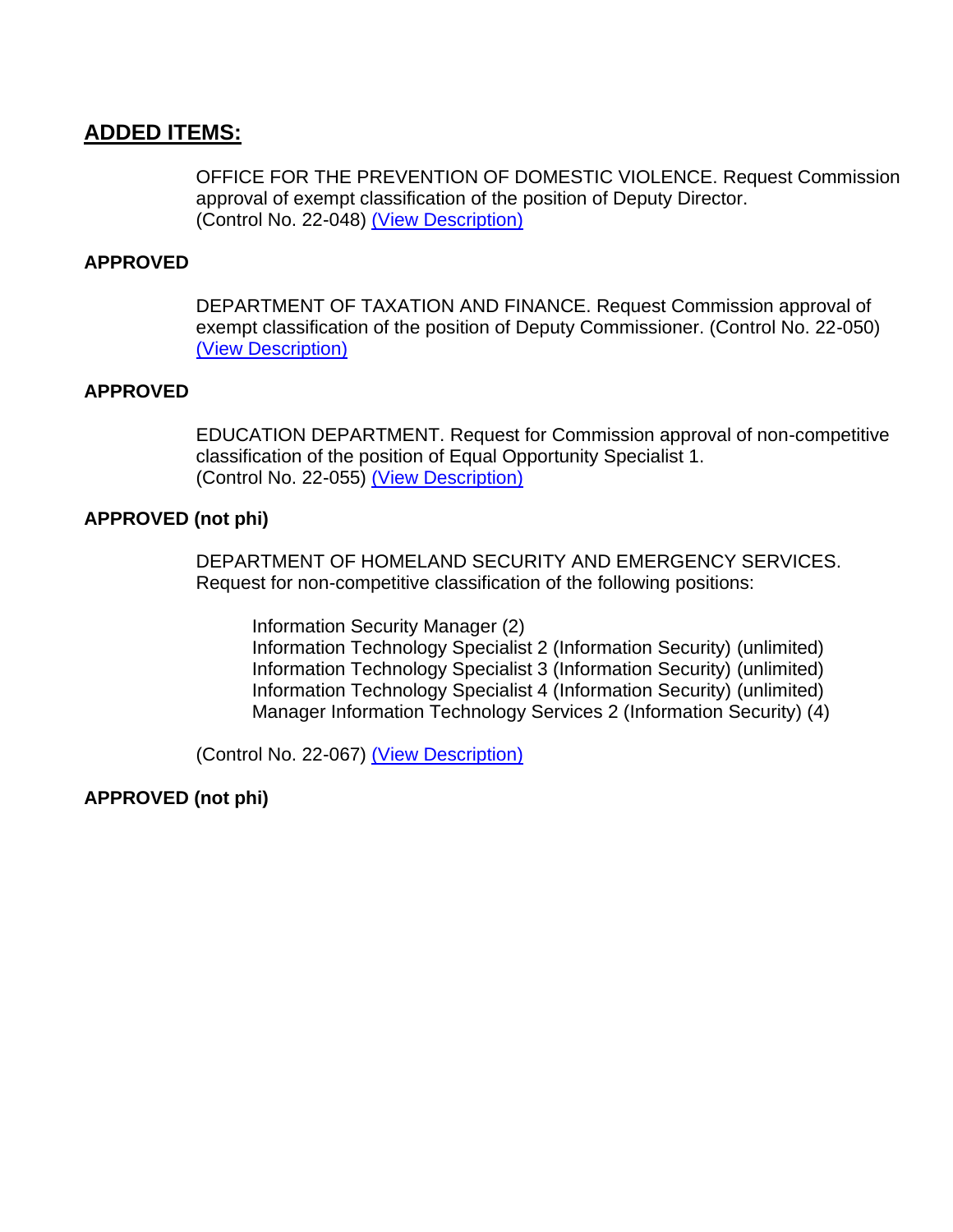#### **4. LEAVES OF ABSENCE – APPROVED AS INDICATED** [\(View Description\)](../211guidelines.cfm)

#### **PLEASE NOTE: IN ORDER TO EXTEND LEAVES THAT WERE APPROVED FOR A LIMITED PERIOD, A NEW REQUEST MUST BE SUBMITTED TO THE CIVIL SERVICE COMMISSION. (NUMBER 2 WAS APPROVED FROM 12/21/21 THROUGH 12/1/22 IN ORDER TO COVER THE RETROACTIVITY)**

4.11 Request for Commission approval to the extension of the leaves of absence of the following persons Pursuant to the Attendance Rules for the Classified Service:

|     | Current<br>Leave<br><u>Ends</u> | Extension<br><b>APPROVED</b><br><b>Through</b> | Name                      | Title/Dept.                                                          | On Leave To                                                     |
|-----|---------------------------------|------------------------------------------------|---------------------------|----------------------------------------------------------------------|-----------------------------------------------------------------|
| (1) | 7/1/22                          | 7/1/23                                         | Baker, Carolyn E          | Lic Mstr Soc Wrkr 2<br>Competitive<br>Child&Fam Srvcs                | Youth Fac Assnt Dir 3<br>Non-Comp<br><b>Child&amp;Fam Srvcs</b> |
| (2) | 12/22/21                        | 12/1/22                                        | Chaffee, David            | <b>Maintce Assnt</b><br>Non-Comp<br>Child&Fam Srvcs                  | Voc Instructor 1<br>Competitive<br><b>Child&amp;Fam Srvcs</b>   |
| (3) | 7/1/22                          | 7/1/23                                         | Clark, Carrie C           | <b>Youth Support Specialist</b><br>Non-Comp<br>Child&Fam Srvcs       | Youth Counselor 1<br>Competitive<br>Child&Fam Srvcs             |
| (4) | 7/1/22                          | 7/1/23                                         | Comins, Daniel E          | Ch & Fam Svs Spec 2<br>Competitive<br>Child&Fam Srvcs                | <b>Facilities Mgr</b><br>Non-Comp<br><b>Child&amp;Fam Srvcs</b> |
| (5) | 8/1/22                          | 8/1/23                                         | Fitzgerald, Kathleen M    | Social Work Supvr 1<br><b>LCSW</b><br>Competitive<br>Child&Fam Srvcs | Youth Fac Assnt Dir 3<br>Non-Comp<br>Child&Fam Srvcs            |
| (6) | 8/1/22                          | 8/1/23                                         | Holtzclaw, Derek J        | Dir Financial Admn 4<br>Competitive<br>Child&Fam Srvcs               | Deputy Commr<br>Exempt<br>Child&Fam Srvcs                       |
| (7) | 7/1/22                          | 7/1/23                                         | Le Fave Jr, Steven D      | <b>Youth Counselor 1</b><br>Competitive<br>Child&Fam Srvcs           | Youth Fac Assnt Dir 3<br>Non-Comp<br>Child&Fam Srvcs            |
| (8) | 7/1/22                          | 7/1/23                                         | Lyons<br>Dambro, Evelyn G | Admny Assnt 2<br>Non-Comp<br>Child&Fam Srvcs                         | <b>Admny Assnt</b><br>Exempt<br>Child&Fam Srvcs                 |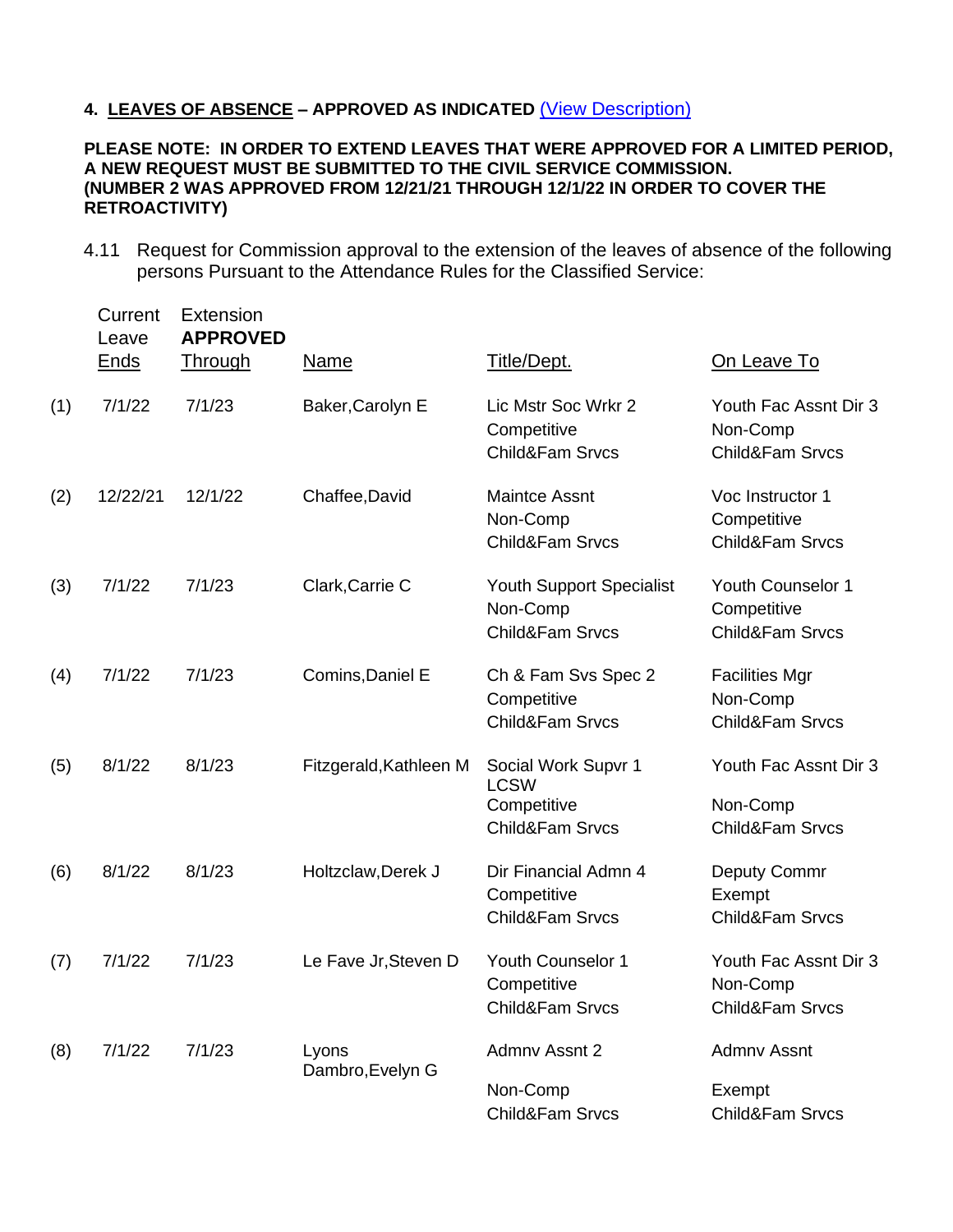| (9)  | 7/1/22 | 7/1/23 | Mullen, Joseph E      | Motor Veh Oper<br>Non-Comp<br>Child&Fam Srvcs                              | Senr Chauffeur<br>Non-Comp<br>Child&Fam Srvcs                  |
|------|--------|--------|-----------------------|----------------------------------------------------------------------------|----------------------------------------------------------------|
| (10) | 7/1/22 | 7/1/23 | Paoletti Jr, Robert J | <b>Youth Counselor 2</b><br>Competitive<br>Child&Fam Srvcs                 | Youth Facility Dir 3<br>Non-Comp<br>Child&Fam Srvcs            |
| (11) | 7/1/22 | 7/1/23 | Shelton, Kathryn S    | Child & Fam Svs Prog<br>Mgr <sub>3</sub><br>Competitive<br>Child&Fam Srvcs | Assoc Commr<br>Exempt<br><b>Child&amp;Fam Srvcs</b>            |
| (12) | 7/1/22 | 7/1/23 | Whitney, Laquell S    | Ch & Fam Svs Spec 1<br>Competitive<br>Child&Fam Srvcs                      | Youth Fac Assnt Dir 2<br>Non-Comp<br>Child&Fam Srvcs           |
| (13) | 6/1/22 | 6/1/24 | Amsler-               | Prin Crmnl Jst Pgm Rs                                                      | Member                                                         |
|      |        |        | Nunziato, Dawne E     | Competitive<br><b>Crim Just Srvcs</b>                                      | Unclassified<br><b>DOCCS Main Office</b>                       |
| (14) | 7/1/22 | 7/1/24 | Parmerter, Christine  | <b>Inst Steward</b><br>Competitive<br><b>DOCCS Attica</b>                  | Deputy Supt Admnv S3<br>Non-Comp<br><b>DOCCS Lakeview</b>      |
| (15) | 7/1/22 | 7/1/24 | Hammond, Marie B      | Supvg Offender Rehab<br>Coord<br>Competitive<br><b>DOCCS Bedfrd Hills</b>  | First Dpty Supt Cor F<br>Non-Comp<br><b>DOCCS Bedfrd Hills</b> |
| (16) | 7/1/22 | 7/1/24 | Lewin, Donna A        | <b>Inst Steward</b><br>Competitive<br><b>DOCCS Bedfrd Hills</b>            | Supt Corr Fac<br>Non-Comp<br><b>DOCCS Hudson</b>               |
| (17) | 7/1/22 | 7/1/24 | Tedford, Jeffrey A    | Corr Captain<br>Competitive<br><b>DOCCS Clinton</b>                        | Supt Corr Fac<br>Non-Comp<br><b>DOCCS Adirondack</b>           |
| (18) | 7/1/22 | 7/1/24 | Gardner, Deane M      | <b>Inst Steward</b><br>Competitive<br><b>DOCCS Collins</b>                 | <b>Assnt Commr</b><br>Exempt<br><b>DOCCS Main Office</b>       |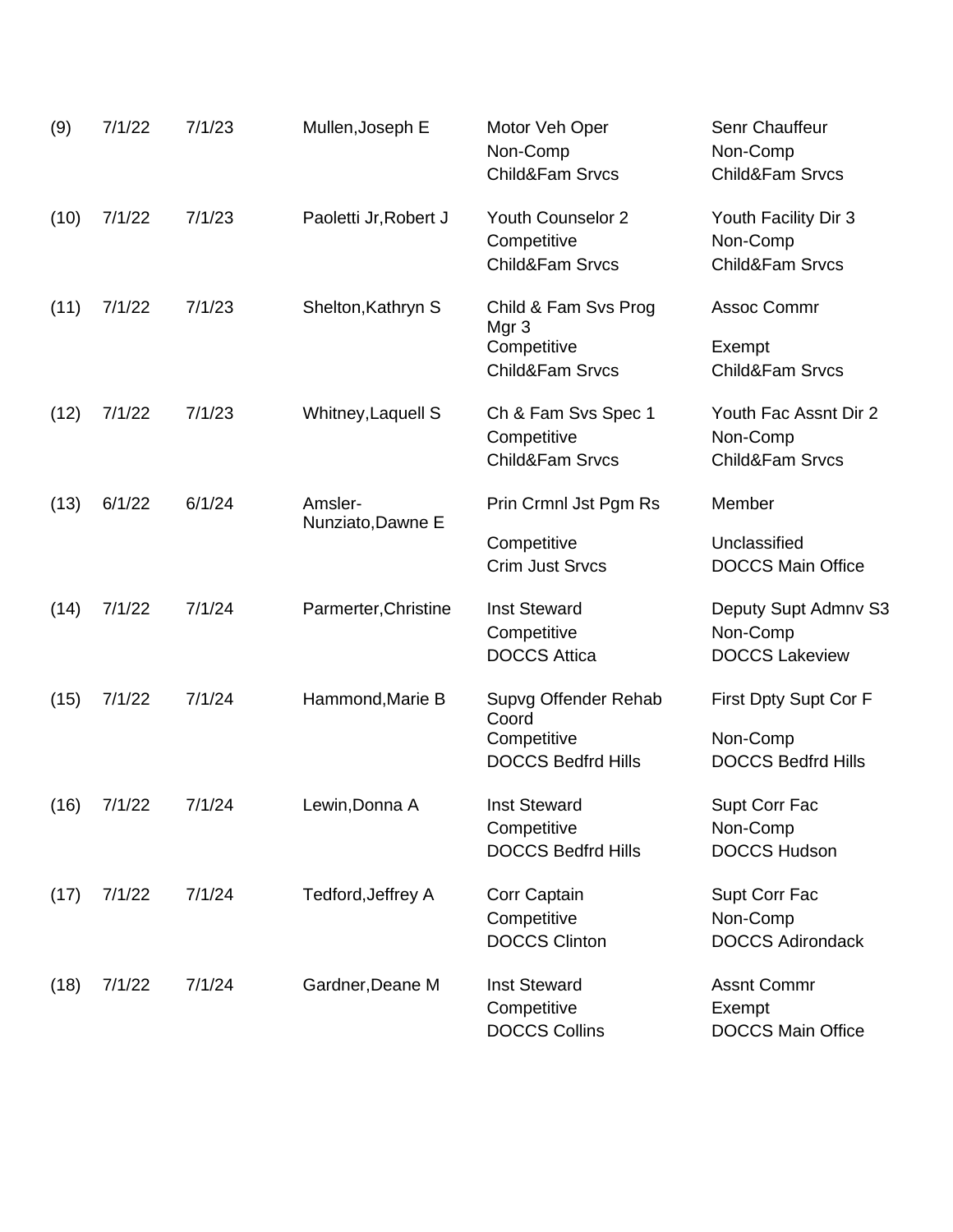| (19) | 7/1/22 | 7/1/24 | Lilley, Lynn J      | Corrl Fclty Food Ad 2<br>Competitive<br><b>DOCCS Eastern NY</b>       | Supt Corr Fac<br>Non-Comp<br><b>DOCCS Eastern NY</b>        |
|------|--------|--------|---------------------|-----------------------------------------------------------------------|-------------------------------------------------------------|
| (20) | 7/1/22 | 7/1/24 | Wendland, Rosemarie | <b>Inst Steward</b><br>Competitive<br><b>DOCCS Eastern NY</b>         | Supt Corr Fac<br>Non-Comp<br><b>DOCCS Ulster</b>            |
| (21) | 7/1/22 | 7/1/24 | Malin, Lesley F     | Psychologist 2<br>Competitive<br><b>DOCCS Fishkill</b>                | Deputy Supt Progm S3<br>Non-Comp<br><b>DOCCS Fishkill</b>   |
| (22) | 7/1/22 | 7/1/24 | Smith, Brandon J    | Corr Captain<br>Competitive<br><b>DOCCS Great Meadw</b>               | Supt Corr Fac<br>Non-Comp<br><b>DOCCS Greene</b>            |
| (23) | 7/1/22 | 7/1/24 | Danforth, Sandra L  | <b>Assoc Budgetg Anlst</b><br>Competitive<br><b>DOCCS Main Office</b> | Supt Corr Fac<br>Non-Comp<br><b>DOCCS Franklin</b>          |
| (24) | 7/1/22 | 7/1/24 | Baker, Tony J       | Corr Captain<br>Competitive<br><b>DOCCS Mid-State</b>                 | Deputy Supt Secrty S3<br>Non-Comp<br><b>DOCCS Riverview</b> |
| (25) | 7/1/22 | 7/1/24 | Mcauliffe, Brian F  | Corr Captain<br>Competitive<br><b>DOCCS Mid-State</b>                 | Supt Corr Fac<br>Non-Comp<br><b>DOCCS Riverview</b>         |
| (26) | 7/1/22 | 7/1/24 | Farah, Ronald       | Plant Supt C<br>Competitive<br><b>DOCCS Shawangunk</b>                | Deputy Supt Admnv S3<br>Non-Comp<br>DOCCS Shawangunk        |
| (27) | 7/1/22 | 7/1/24 | Capra, Michael      | Corr Captain<br>Competitive<br><b>DOCCS Sullivan</b>                  | Supt Corr Fac<br>Non-Comp<br><b>DOCCS Sing Sing</b>         |
| (28) | 7/1/22 | 7/1/24 | Tully, Connie S     | Admny Assnt 1<br>Competitive<br><b>Ed Main Offce</b>                  | Admny Assnt 2<br>Non-Comp<br><b>Ed Main Offce</b>           |
| (29) | 7/1/22 | 7/1/23 | Brady, Maureen      | Senr Attorney<br>Competitive<br>En Con                                | <b>Assoc Counsel</b><br>Non-Comp<br>En Con                  |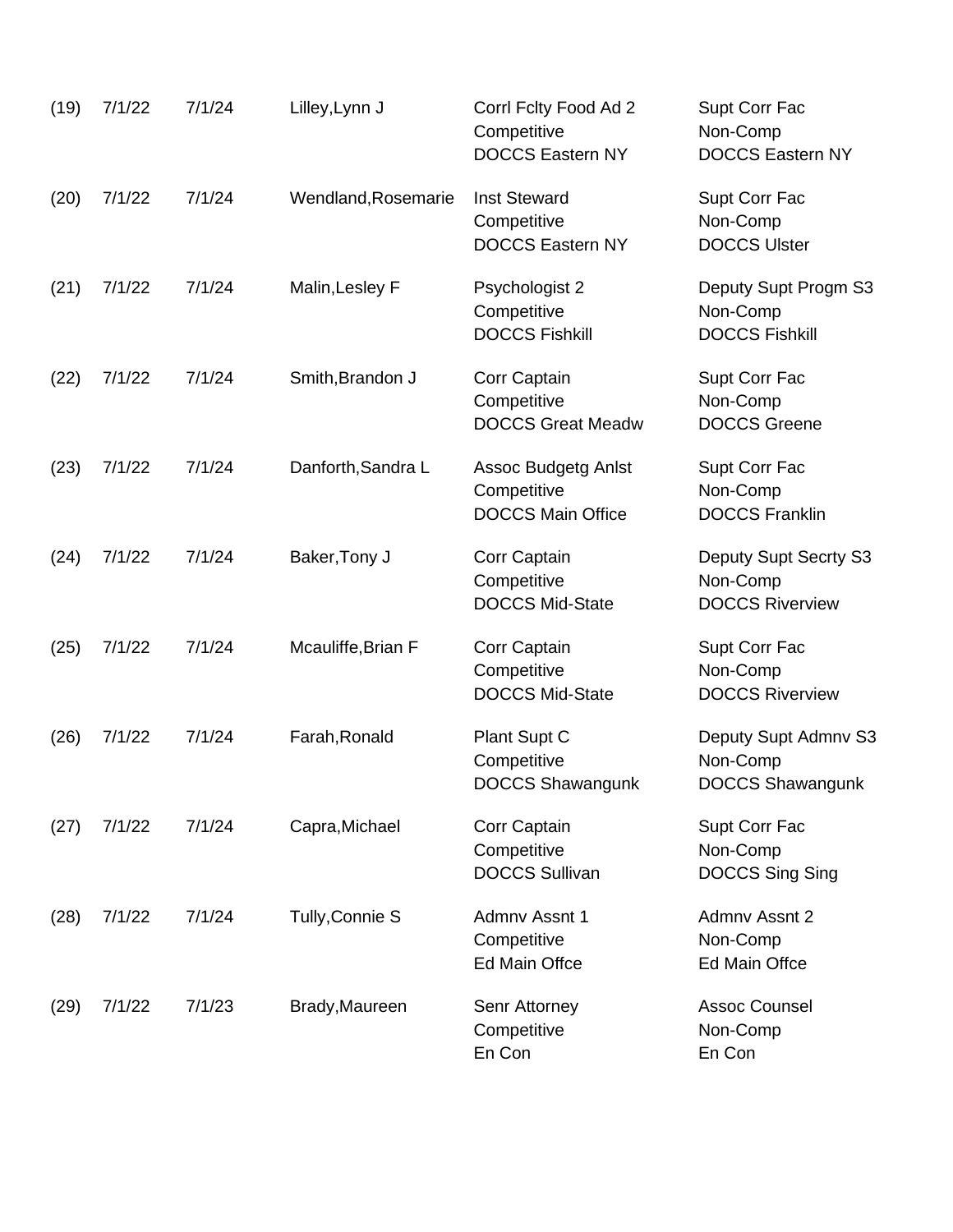| (30) | 7/1/22 | 7/1/23 | Putnick, Dena N     | Senr Attorney<br>Competitive<br>En Con                                        | <b>Assoc Counsel</b><br>Non-Comp<br>En Con                            |
|------|--------|--------|---------------------|-------------------------------------------------------------------------------|-----------------------------------------------------------------------|
| (31) | 7/1/22 | 7/1/23 | Stefanko, Jeffrey B | Dir Financial Admn 5<br>Competitive<br>En Con                                 | Deputy Commr<br>Exempt<br>En Con                                      |
| (32) | 7/1/22 | 7/1/23 | Jackson, Brian D    | Internal Auditor 2<br>Competitive<br>Homeland Scrty and<br><b>Emerg Srvcs</b> | Dir Internl Aud<br>Exempt<br>Homeland Scrty and<br><b>Emerg Srvcs</b> |
| (33) | 8/1/22 | 8/1/24 | Mercado, Sylvia     | Hsg & Cmty Ren Spec 1<br>Competitive<br>Housng & Comm Ren                     | <b>Housing Trust Fund Corp</b>                                        |
| (34) | 7/1/22 | 7/1/24 | Skrill, Leonard     | Hsg & Cmty Ren Spec 2<br>Competitive<br>Housng & Comm Ren                     | <b>Assnt Commr</b><br>Exempt<br>Housng & Comm Ren                     |
| (35) | 8/1/22 | 8/1/24 | Stratos, Melina M   | Senr Attorney<br>Competitive<br>Housng & Comm Ren                             | <b>Housing Trust Fund Corp</b>                                        |
| (36) | 7/1/22 | 7/1/24 | Coleman, Karen A    | <b>Assnt Dir Empl Svs</b><br>Competitive<br>Labor                             | Deputy Commr<br>Exempt<br>Labor                                       |
| (37) | 7/1/22 | 7/1/23 | De Sain, Douglas    | Program Aide<br>Competitive<br>Law                                            | Assnt Public Info Ofc<br>Exempt<br>Law                                |
| (38) | 7/1/22 | 7/1/23 | Gonroff, Jennifer   | Supvr Admnv Analysis<br>Competitive<br>Law                                    | Investigator 1<br>Exempt<br>Law                                       |
| (39) | 7/1/22 | 7/1/23 | Pelaez, Sarah E     | Program Aide<br>Competitive<br>Law                                            | <b>Admny Assnt</b><br>Exempt<br>Law                                   |
| (40) | 7/1/22 | 7/1/23 | Roach, John S       | Info Tech Spec 2<br>Competitive<br>Law                                        | Info Tech Spec 3<br>Non-Comp<br>Law                                   |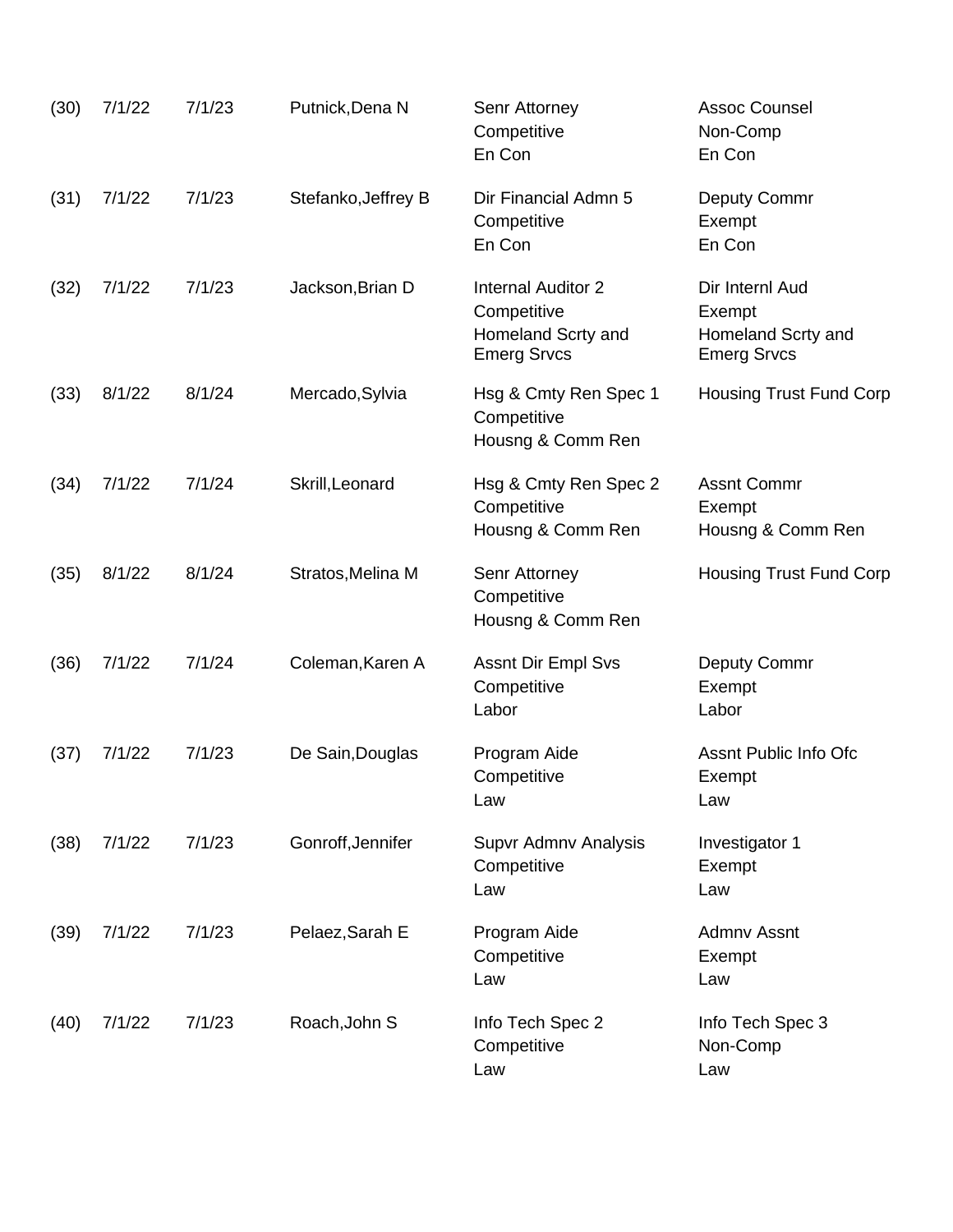| (41) | 7/1/22 | 7/1/23 | Windsor, Lucille             | Office Assnt 1 Keyboarding<br>Competitive<br>Law                 | Admny Assnt<br>Exempt<br>Law                                      |
|------|--------|--------|------------------------------|------------------------------------------------------------------|-------------------------------------------------------------------|
| (42) | 6/1/22 | 6/1/24 | Barnett, Pieter              | Mental Hith Finc Pg M<br>Competitive<br><b>MH Main Office</b>    | Dir Financing Group<br>Non-Comp<br><b>MH Main Office</b>          |
| (43) | 6/1/22 | 6/1/24 | Engel, Gerald M              | <b>Pharmacy Svs Dir</b><br>Competitive<br><b>MH Main Office</b>  | <b>Assoc Commr Mntl Hith</b><br>Non-Comp<br><b>MH Main Office</b> |
| (44) | 6/1/22 | 6/1/24 | Hartnett, Tricia             | Mental Hith Pgm Spc 3<br>Competitive<br><b>MH Main Office</b>    | Mental Hth Pgm Mgr 2<br>Non-Comp<br><b>MH Main Office</b>         |
| (45) | 6/1/22 | 6/1/23 | Hynes, Richard D             | Senr Supt Constructn<br>Competitive<br><b>OGS</b>                | <b>Spec Assnt</b><br>Exempt<br><b>OGS</b>                         |
| (46) | 6/1/22 | 6/1/23 | Ramsey, Tryphina J           | Admnv Spec 1<br>Competitive<br><b>OGS</b>                        | <b>Spec Assnt</b><br>Exempt<br><b>OGS</b>                         |
| (47) | 6/1/22 | 6/1/23 | Treffiletti, Katrina M       | <b>Admny Assnt 1</b><br>Competitive<br><b>OGS</b>                | Admny Assnt 2<br>Non-Comp<br><b>OGS</b>                           |
| (48) | 6/1/22 | 6/1/23 | White-<br>Woodberry, Monique | Office Assnt 2<br>Competitive<br>OGS                             | <b>Buldg Supt</b><br>Exempt<br><b>OGS</b>                         |
| (49) | 7/1/22 | 7/1/24 | Devine, Tammy                | Program Oper Spec 4<br>Competitive<br><b>OPWDD Main Office</b>   | Deputy Dir Ddso 2<br>Non-Comp<br><b>OPWDD Main Office</b>         |
| (50) | 8/1/22 | 8/1/24 | Ellis, Deborah J             | Dev Disblts Ops Dir 1<br>Competitive<br><b>OPWDD Main Office</b> | Dev Disblts Ops Dir 2<br>Competitive<br><b>OPWDD Main Office</b>  |
| (51) | 7/1/22 | 7/1/24 | Pettinger, Jill Ann          | Chf Psychologist<br>Competitive<br><b>OPWDD Main Office</b>      | <b>Deputy Commr</b><br>Exempt<br><b>OPWDD Main Office</b>         |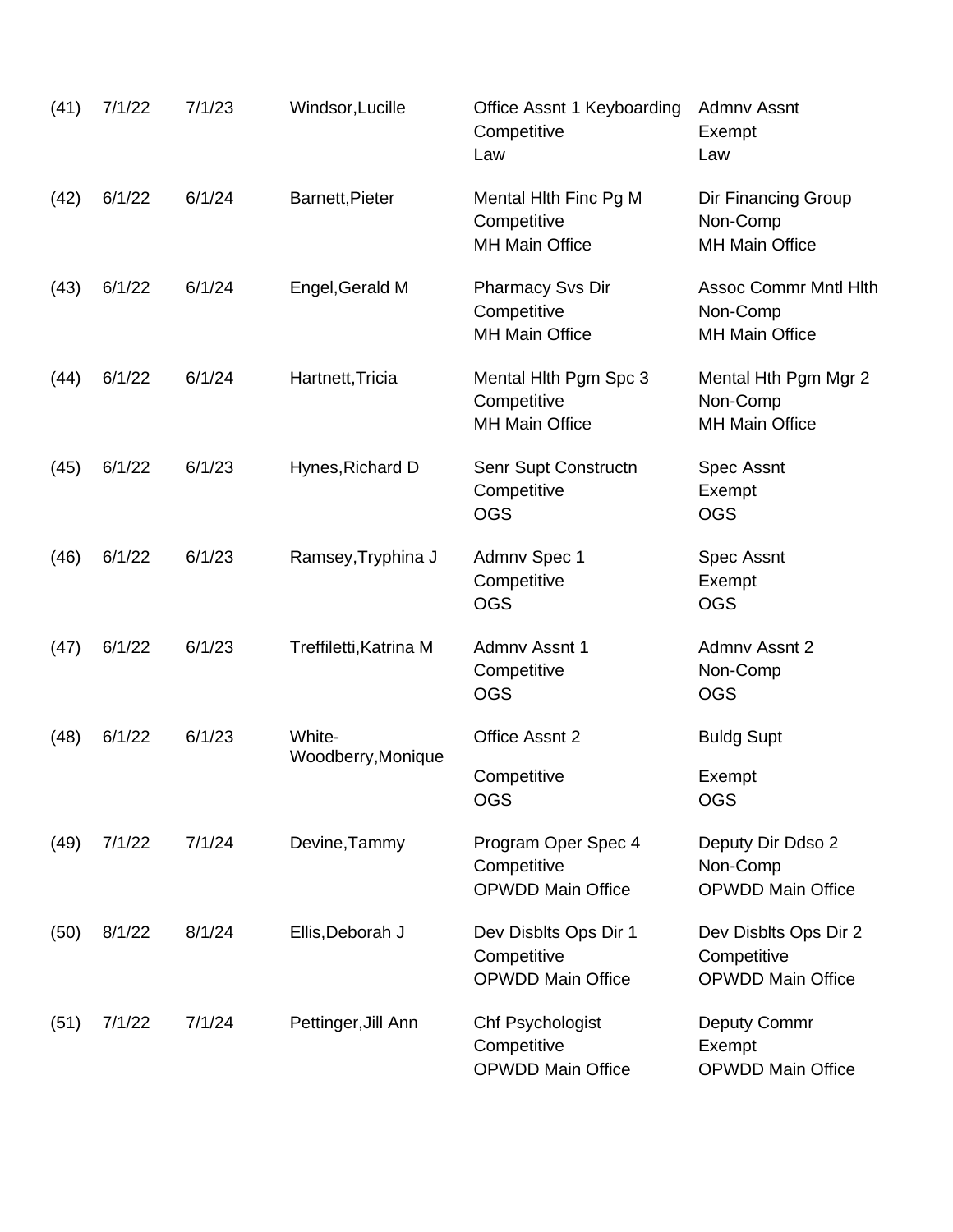| (52) | 7/1/22  | 7/1/23 | Gunn, Michael P               | Long Term Care Sys<br>Spec 3<br>Competitive  | <b>Assnt Dir</b><br>Exempt                                    |
|------|---------|--------|-------------------------------|----------------------------------------------|---------------------------------------------------------------|
|      |         |        |                               | Off for Aging                                | Off for Aging                                                 |
| (53) | 7/1/22  | 7/1/23 | Stevens, Marcy E              | Assoc Atty                                   | Counsel                                                       |
|      |         |        |                               | Competitive<br>Office of IT Services         | Exempt<br>Office of IT Services                               |
| (54) | 2/14/22 | 2/1/23 | Doyle, Gerard T               | Park Worker 3<br>Non-Comp<br>P&R Long Island | <b>Golf Crse Mtce Supvr</b><br>Competitive<br>P&R Long Island |
|      |         |        |                               |                                              |                                                               |
| (55) | 7/1/22  | 7/1/23 | Matson, Scott A               | Park Mangr 2<br>Competitive                  | Park Dir 4<br>Non-Comp                                        |
|      |         |        |                               | P&R Long Island                              | P&R Long Island                                               |
| (56) | 5/1/22  | 5/1/23 | Phillips-<br>Conlen, Michelle | Senr Admny Anlst                             | <b>Natural Heritage Trust</b>                                 |
|      |         |        |                               | Competitive<br>P&R Main Off                  |                                                               |
| (57) | 1/21/22 | 1/1/23 | Vanwie, Mark D                | <b>Assnt Dir Park Police</b>                 | Deputy Commr                                                  |
|      |         |        |                               | Competitive<br>P&R Main Off                  | Exempt<br>P&R Main Off                                        |
| (58) | 5/1/22  | 5/1/23 | Paniagua, Benigno             | Maintce Supvr 1                              | <b>Physcl Plant Mangr</b>                                     |
|      |         |        |                               | Non-Comp                                     | Non-Comp                                                      |
|      |         |        |                               | P&R NY City                                  | P&R NY City                                                   |
| (59) | 2/14/22 | 2/1/23 | Wojtukiewicz, Taylor<br>James | Park Worker 3                                | Park Supvr 1                                                  |
|      |         |        |                               | Non-Comp                                     | Competitive                                                   |
|      |         |        |                               | P&R NY City                                  | P&R NY City                                                   |
| (60) | 2/14/22 | 2/1/23 | Rodriguez, Wilson G           | Park Worker 3                                | <b>Golf Crse Mtce Supvr</b>                                   |
|      |         |        |                               | Non-Comp                                     | Competitive                                                   |
|      |         |        |                               | <b>P&amp;R Palisades</b>                     | <b>P&amp;R Palisades</b>                                      |
| (61) | 7/1/22  | 7/1/24 | Horitani, Pamela K            | Admny Assnt 1                                | Admny Assnt 2                                                 |
|      |         |        |                               | Competitive                                  | Non-Comp                                                      |
|      |         |        |                               | <b>State</b>                                 | <b>State</b>                                                  |
| (62) | 7/1/22  | 1/1/23 | Alston, Timothy               | Tax Law Jdg                                  | Counsel                                                       |
|      |         |        |                               | Competitive                                  | Exempt                                                        |
|      |         |        |                               | <b>Tax Appeals</b>                           | <b>Tax Appeals</b>                                            |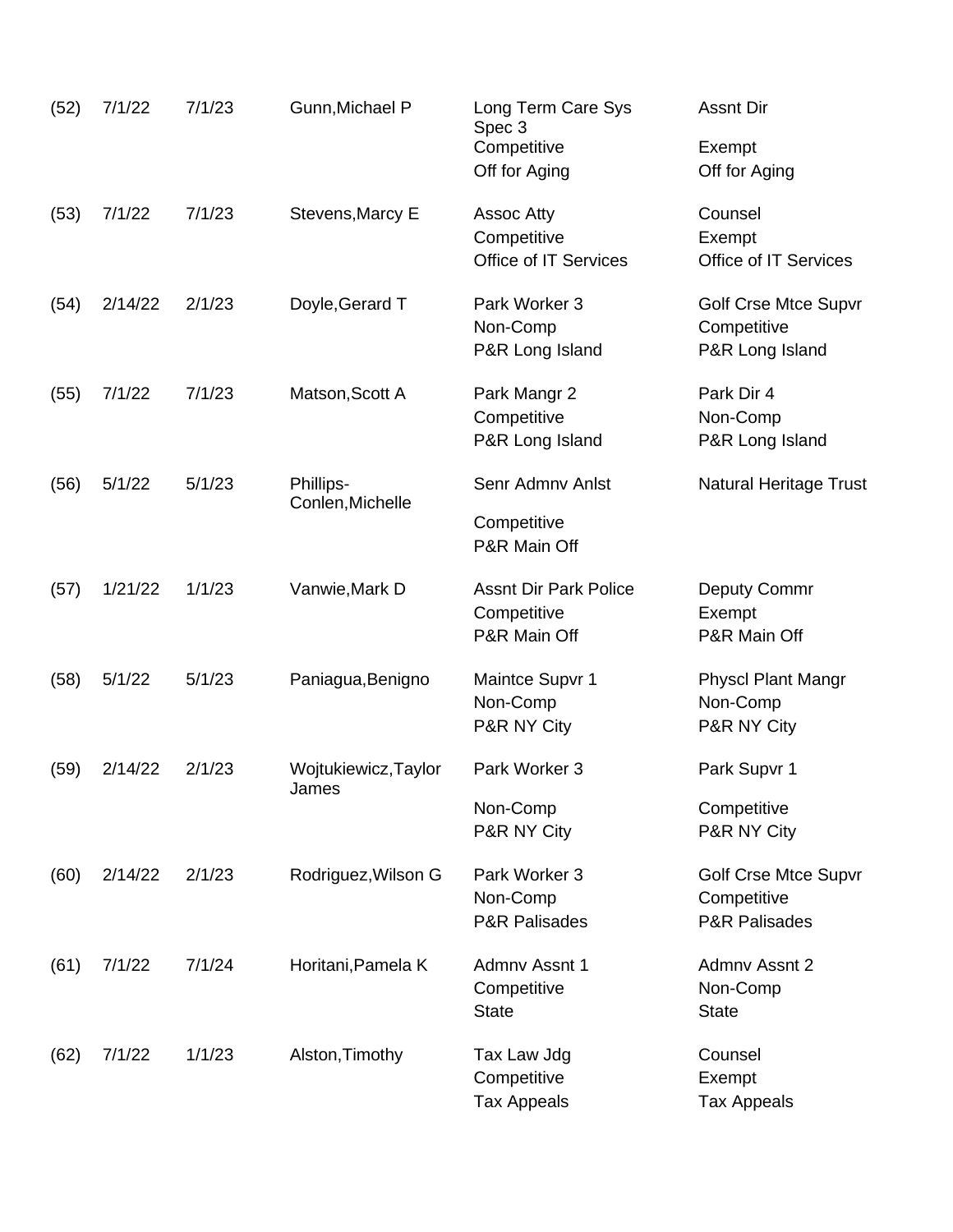| (63) | 8/1/22 | 4/1/23 | Murphy, Jennifer     | <b>Assoc Atty Tax</b><br>Competitive<br>Tax& Finance     | <b>Assnt Counsl</b><br>Exempt<br><b>Tax&amp; Finance</b> |
|------|--------|--------|----------------------|----------------------------------------------------------|----------------------------------------------------------|
| (64) | 8/1/22 | 8/1/24 | Guinn, Barbara       | Jobs Prgs Dir<br>Competitive<br>Tmp&Disabl Asst          | <b>Exec Dpty Commr</b><br>Exempt<br>Tmp&Disabl Asst      |
| (65) | 8/1/22 | 8/1/24 | Schwenzfeier, Eric F | Dir Operations Spprt 1<br>Competitive<br>Tmp&Disabl Asst | Assnt Prg Mgr<br>Exempt<br>Tmp&Disabl Asst               |

# **ADDED ITEM:**

|     | Current<br>Leave<br><b>Ends</b> | Extension<br><b>APPROVED</b><br>Through | Name              | Title/Dept.                                                        | On Leave To                                                      |
|-----|---------------------------------|-----------------------------------------|-------------------|--------------------------------------------------------------------|------------------------------------------------------------------|
| (1) | 7/1/22                          | 11/1/22                                 | Rappazzo, Frances | <b>Business Srvs Center</b><br>Anal 3<br>Competitive<br><b>OGS</b> | <b>Assnt Dpty Dir Business</b><br>Svs Ct<br>Exempt<br><b>OGS</b> |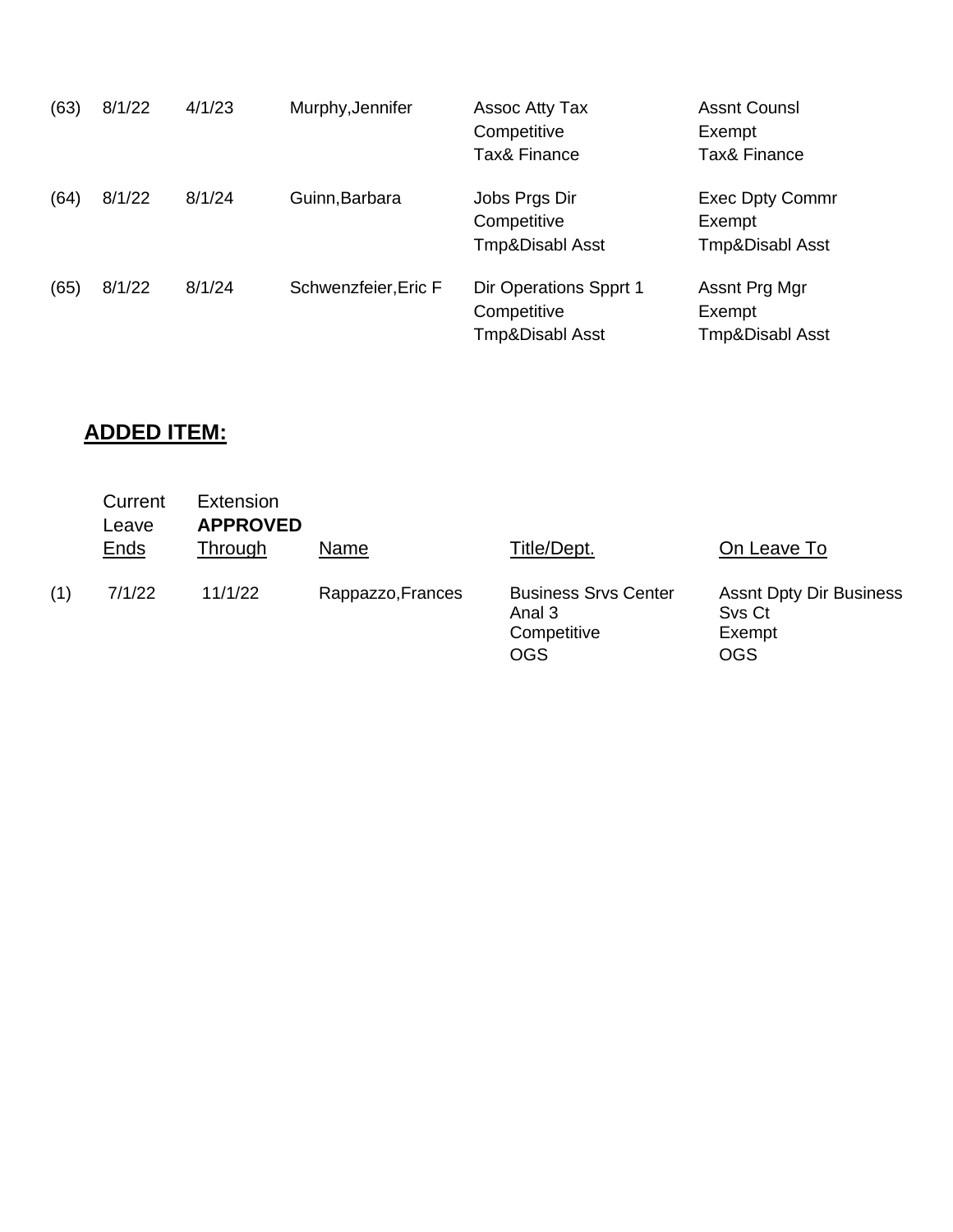## **4. STAFFING SERVICES/REINSTATEMENTS – APPROVED EFFECTIVE 6/15/22** [\(View Description\)](../Standard%20Calendar%20Language/Reinstatements.pdf)

4.12 Request(s) for Commission authorization for the reinstatement of the following person(s) pursuant to Section 5.4 of the Rules for the Classified Service:

|     | Date<br>Entered       | Date<br>Separated | Name                   | <b>Title and Department</b>                                                               |
|-----|-----------------------|-------------------|------------------------|-------------------------------------------------------------------------------------------|
| 1)  | 06/09/2016            | 05/04/2020        |                        | Sizemore, Christine B. Direct Support Assistant<br>People with Developmental Disabilities |
| 2)  | 12/20/2004 04/04/2019 |                   | Geduldig, Karen        | <b>Associate Attorney Tax</b><br><b>Taxation &amp; Finance</b>                            |
| 3)  | 08/13/1987            | 08/09/2007        | Roscoe, Sarina         | <b>Office Assistant 2</b><br><b>Taxation &amp; Finance</b>                                |
| 4)  | 01/13/1994 05/02/2018 |                   | Kumar, Ajay            | Professional Engineer 1 (Cvl/Transp)<br>Transportation                                    |
| (5) | 02/22/1999 07/12/2007 |                   | <b>Bridget, Eriole</b> | Human Resources Specialist Trainee 1<br>(Staffing)<br>Civil Service, Department of        |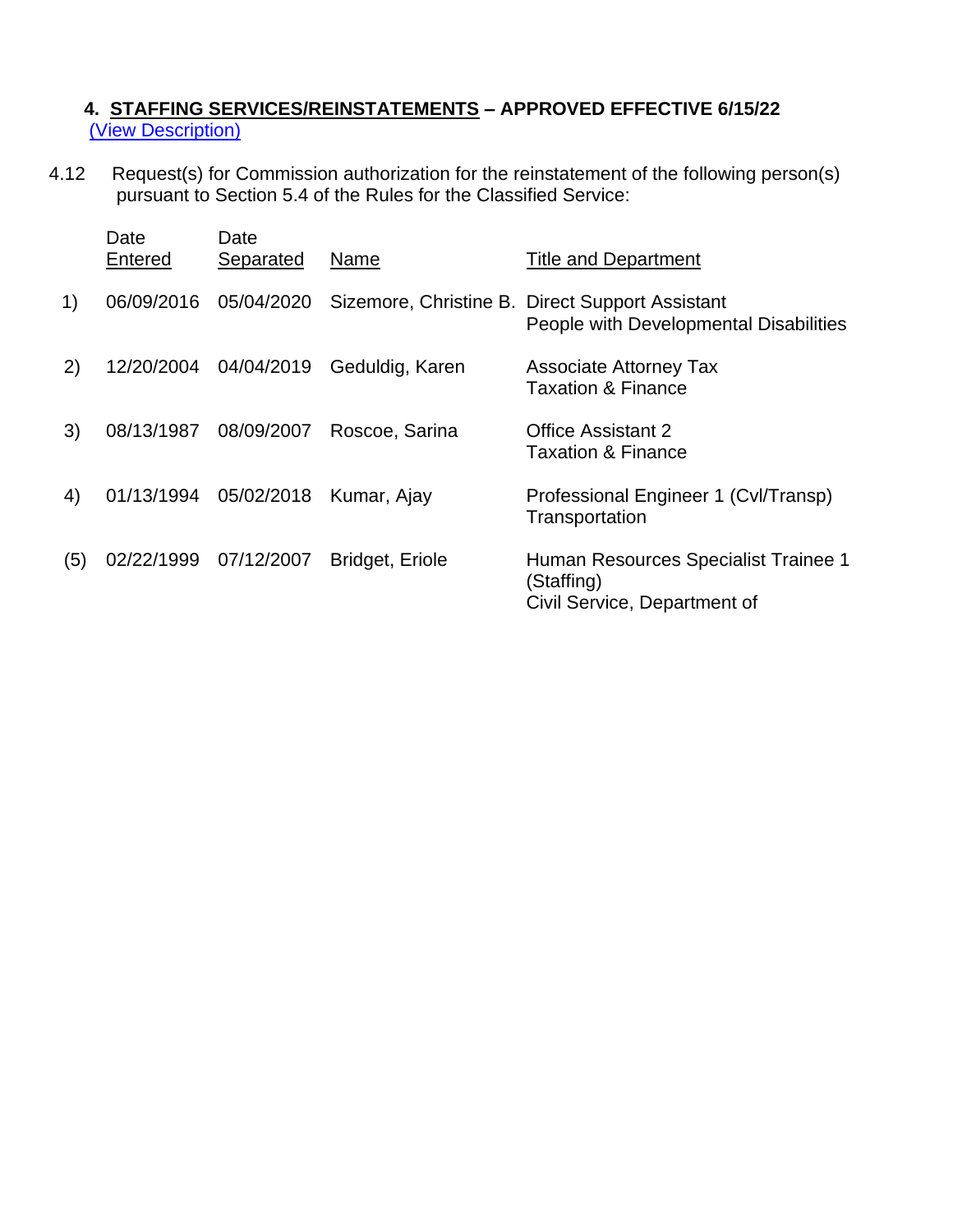## **5. TESTING SERVICES / COMMITTEE ON APPEALS**

## **A. FINAL APPROVAL OF RATING KEYS WITHOUT OBJECTIONS OR CHANGES – APPROVED** [\(View Description\)](../Standard%20Calendar%20Language/Rating%20Keys%20with%20and%20without%20objections.pdf)

| <b>BOOKLET</b><br>NO. | <b>ITEM</b><br>NOS. | <b>EXAMINATION OR SERIES</b>                                 | <b>DATE</b><br>HELD | TYPE        |
|-----------------------|---------------------|--------------------------------------------------------------|---------------------|-------------|
| 466-D<br>1.           | 106-120             | Architectural/Landscape -<br><b>Building Space Analyst 1</b> | 3/19/22             | OC          |
| 2. 491-D              | $31 - 45$           | Underwriter 2<br>(Disability Benefits)                       | 3/19/22             | <b>PROM</b> |
| 3. 447-F              | $1 - 15$            | <b>Public Participation</b><br><b>Specialist</b>             | 3/19/22             | OC          |
| 4. 447-F              | 46-60               | <b>Public Participation</b><br>Specialist 1                  | 3/19/22             | OC.         |

#### **B. FINAL APPROVAL OF RATING KEYS WITH OBJECTIONS OR CHANGES – APPROVED**  [\(View Description\)](../Standard%20Calendar%20Language/Rating%20Keys%20with%20and%20without%20objections.pdf)

| <b>BOOKLET</b><br>NO.  | <b>ITFM</b><br>NOS. | <b>EXAMINATION OR SERIES</b>                   | <b>DATE</b><br><b>HELD</b> | <b>TYPE</b>    |
|------------------------|---------------------|------------------------------------------------|----------------------------|----------------|
| 1.411-F                | $1 - 15$            | State Program Examiner 2                       | 3/5/22                     | <b>PROM</b>    |
| 498-D<br>$\mathcal{P}$ | $1 - 15$            | <b>Associate Health Care Fiscal</b><br>Analyst | 3/19/22                    | <b>PROM</b>    |
| 3. 493-D               | 16-30               | <b>Compensation Claims Referee</b>             | 3/19/22                    | <b>OC/PROM</b> |
| 466-D<br>4.            | 133                 | <b>Building Space Analyst 1</b>                | 3/19/22                    | <sub>OC</sub>  |

# **C. DISPOSITION OF POST-LIST EXAMINATION APPEALS**

[\(View Description\)](../Standard%20Calendar%20Language/Post-list%20Appeals.pdf)

| <b>IDENT</b>                               | FXAM |                       | <b>DATE</b> |      |
|--------------------------------------------|------|-----------------------|-------------|------|
| NO.<br>the contract of the contract of the |      | <b>EXAM OR SERIES</b> | HEL D       | 'VDF |

#### **THERE WERE NO ITEMS FOR JUNE 2022**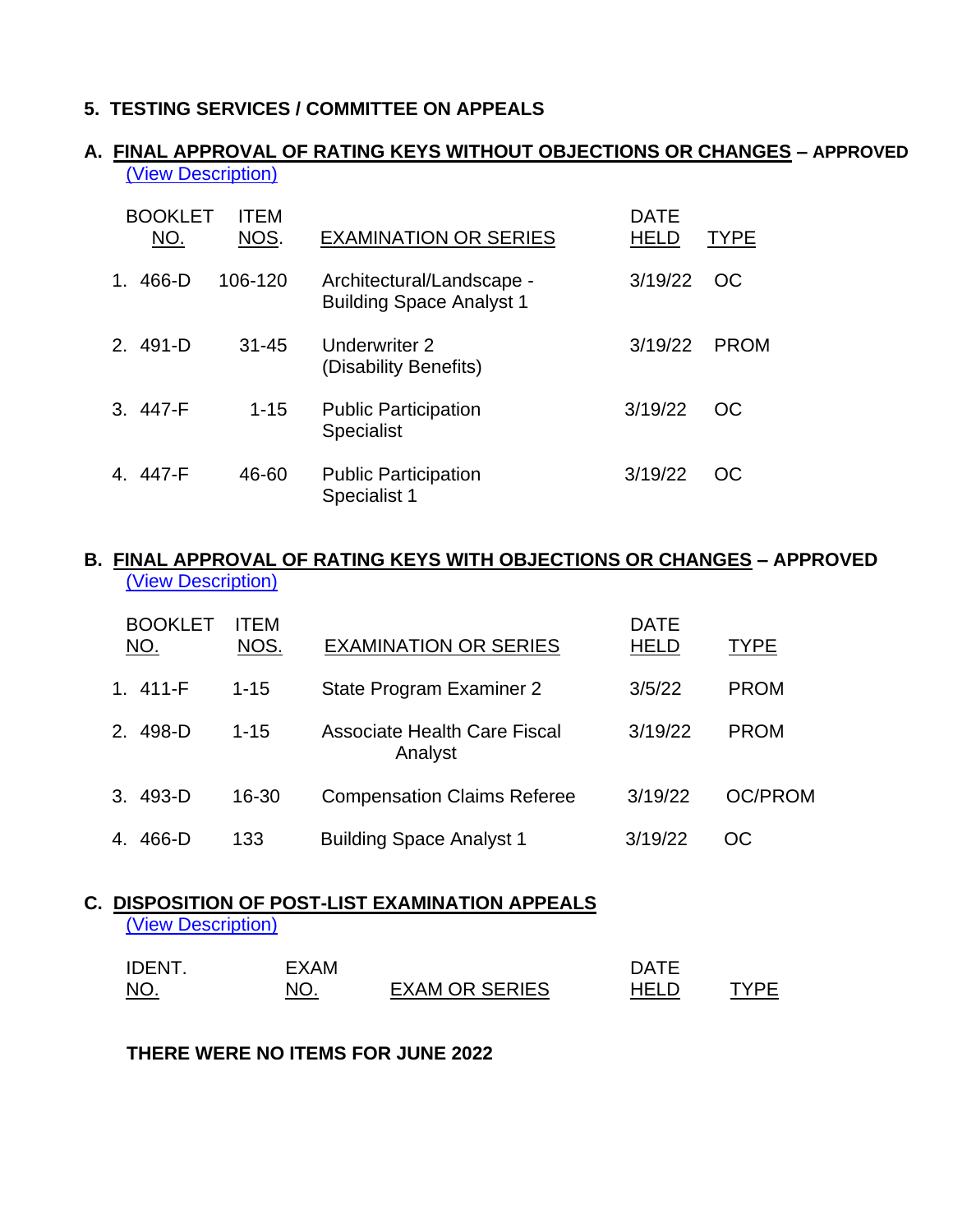## **5. TESTING SERVICES / PRIOR APPROVALS – APPROVED EFFECTIVE 6/15/22** [\(View Description\)](../Standard%20Calendar%20Language/Prior%20Approvals.pdf)

|      | <b>Booklet or Subtest</b> | Subject                                                    |
|------|---------------------------|------------------------------------------------------------|
| 5.9  | See attached              | Environmental science and natural<br>resource conservation |
| 5.10 | 20220512-WWP              | Working with people in human services<br><b>Situations</b> |
| 5.11 | 20220512-HS-UD            | Applying information                                       |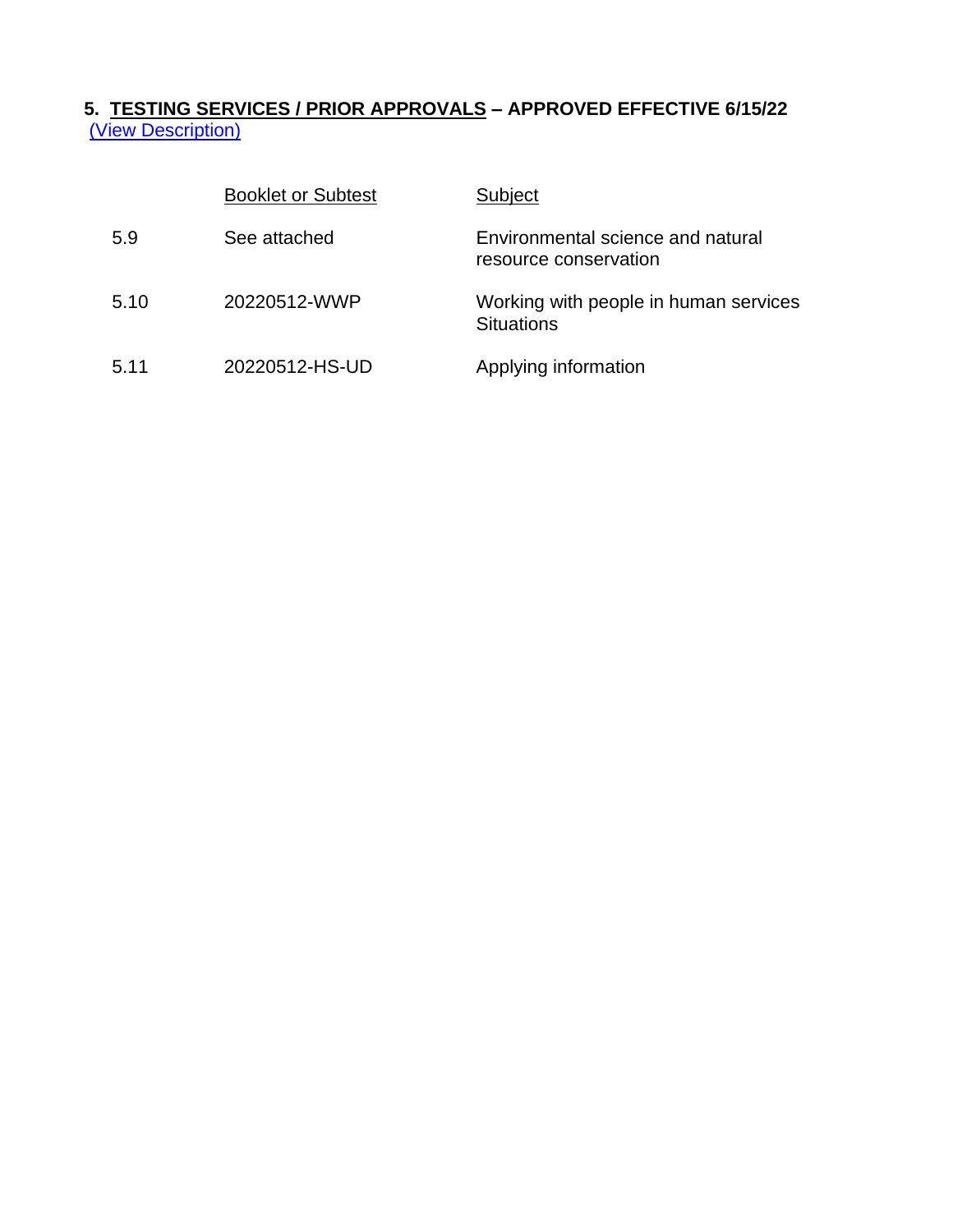**6. MERIT AWARDS** [\(View Description\)](../Standard%20Calendar%20Language/Merit%20Awards.pdf)

**THERE WERE NO ITEMS FOR JUNE 2022**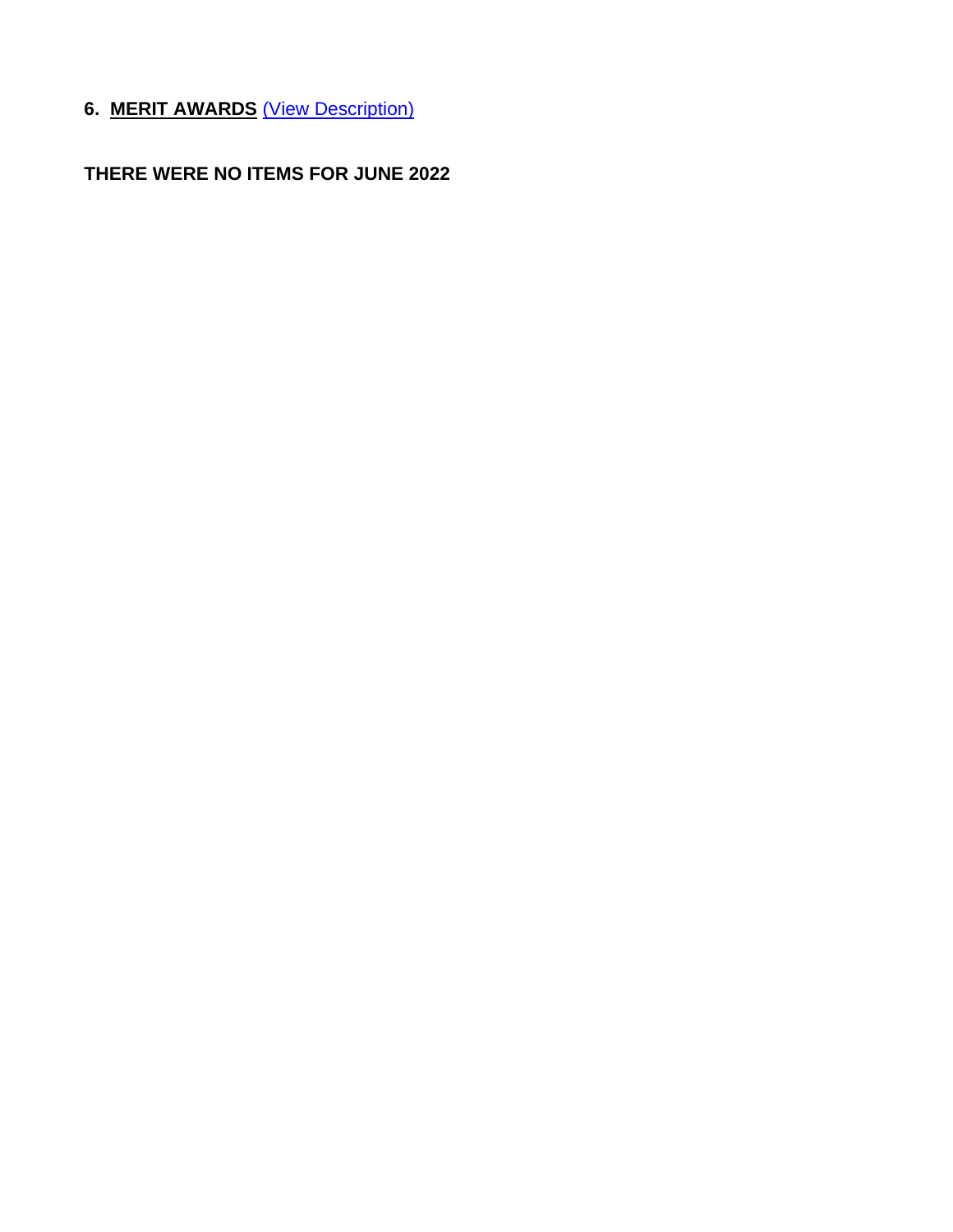## **7. VACANT EXEMPT CLASS POSITIONS – APPROVED EFFECTIVE 6/15/22** [\(View Description\)](../Standard%20Calendar%20Language/Vacant%20Exempts.pdf)

| <b>Agency</b>                                    | Code  | Item No.                | <b>Title</b>                                                                                                           |
|--------------------------------------------------|-------|-------------------------|------------------------------------------------------------------------------------------------------------------------|
| <b>Children and Family</b><br><b>Services</b>    | 25000 | 04100                   | <b>Executive Director</b>                                                                                              |
| <b>Civil Service</b>                             | 19000 | 03500                   | <b>Director Public Information</b>                                                                                     |
| Comptroller                                      | 02000 | 06876                   | <b>Special Investment Officer</b>                                                                                      |
| <b>Economic Development</b>                      | 22000 | 00710                   | <b>Deputy Commissioner</b>                                                                                             |
| <b>Executive Chamber</b>                         | 01000 | 01500<br>01302<br>01303 | Director of Scheduling for Governor<br><b>Press Officer</b><br><b>Press Officer</b>                                    |
| <b>Financial Control Board</b>                   | 21940 | 10008                   | <b>Financial Control Board Analyst</b>                                                                                 |
| <b>General Services</b>                          | 01050 | 30001<br>00145          | <b>Assistant Appointments Officer</b><br><b>Promotion and Public Affairs Agent</b>                                     |
| <b>Housing and Community</b><br>Renewal          | 01080 | 34214                   | <b>Deputy Commissioner</b>                                                                                             |
| <b>Information Technology</b><br><b>Services</b> | 01110 | 00825                   | Program Associate                                                                                                      |
| <b>Insurance Fund</b>                            | 00640 | 02919<br>02928          | <b>Special Investment Officer</b><br><b>Special Investment Officer</b>                                                 |
| <b>State</b>                                     | 19000 | 00027<br>05217<br>05213 | <b>Director Public Information</b><br><b>Citizen Services Representative</b><br><b>Citizen Services Representative</b> |

**Total: 17**